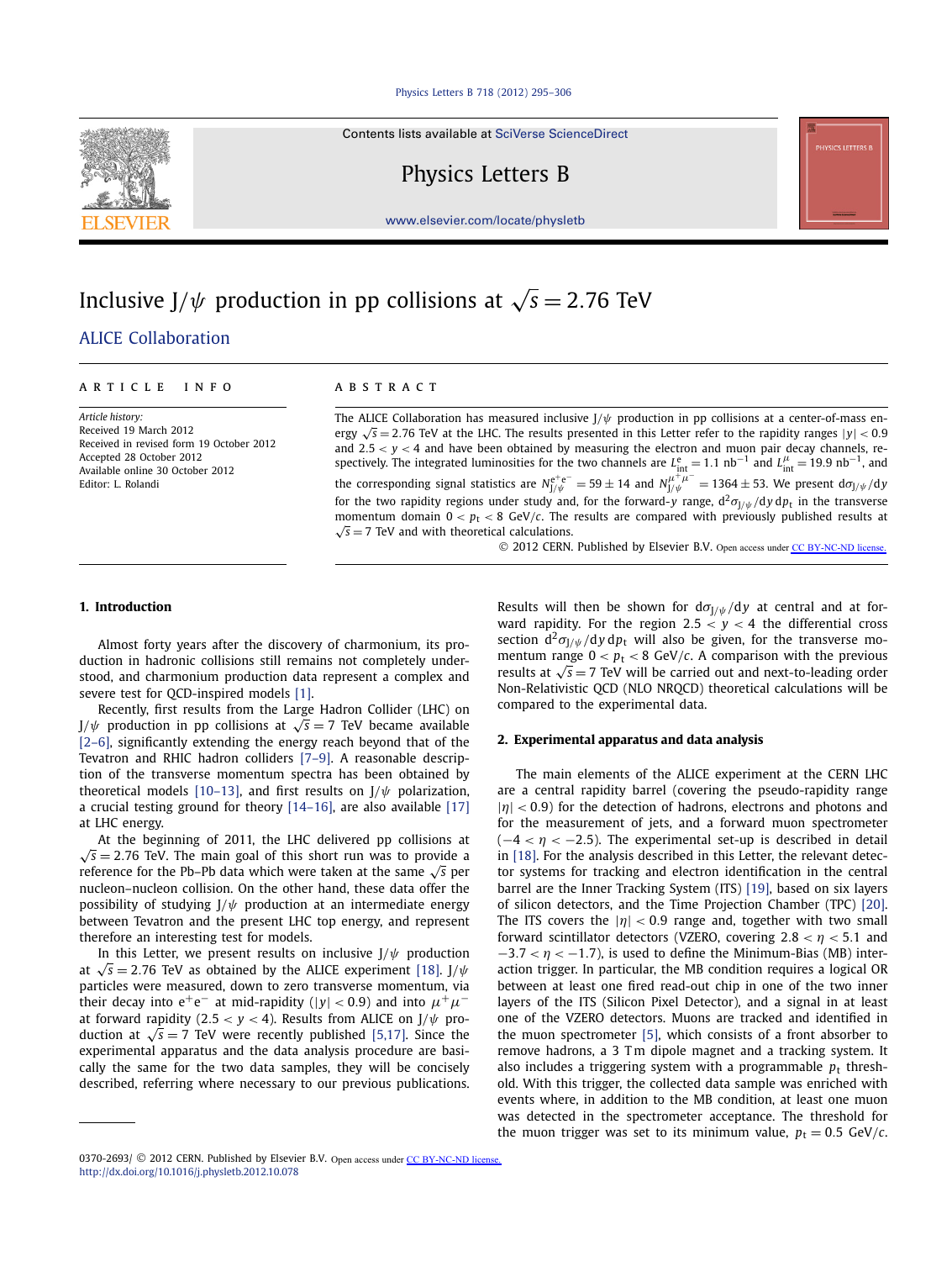With this choice the acceptance for  $J/\psi \rightarrow \mu^+ \mu^-$  detection extends down to  $p_t = 0$ . Further details on the detectors relevant for this analysis and on the trigger definitions can be found in Ref. [\[5\].](#page-6-0)

The dielectron analysis is based on a sample of 65*.*<sup>4</sup> · <sup>10</sup><sup>6</sup> MB triggers, corresponding to an integrated luminosity  $L_{int}^e$ <sup>1</sup>*.*1 nb<sup>−</sup>1. Out of the total sample, 47*.*<sup>4</sup> · 106 events have a reconstructed vertex which lies within  $\pm 10$  cm, along the beam direction, from the nominal interaction point and are retained for the following analysis steps. The analysis strategy is briefly described below. It is the same as applied in case of the analysis at  $\sqrt{s}$  = 7 TeV, small differences are explained in the text. For details we refer to [\[5\].](#page-6-0)

Reconstructed tracks are required to have a hit in one of the two innermost or in the fifth ITS layer (layers three and four were excluded from the reconstruction). This choice makes the track cuts somewhat less stringent as compared to the analysis of the  $\sqrt{s}$  = 7 TeV data where a hit was required in one of the two innermost layers. As a result, the signal increases by ∼12%, whereas the significance for the two cuts is comparable within the uncertainties. The choice to use the looser cut was motivated by the fact that it provides a central cross section value of the systematic variations using different cuts. The number of TPC clusters for each track must be larger than 70 (out of a maximum of 159), with the  $\chi^2$  per space point of the momentum fit lower than 4. The kinematic cuts  $p_t > 1$  GeV/*c* and  $|\eta| < 0.9$  are applied to each track. The electron identification is based on the correlation between the specific energy loss d*E/*d*x* and the momentum measured in the TPC, requiring a  $\pm 3\sigma$  inclusion cut around the electron line corresponding to the Bethe–Bloch expectation and an exclusion cut of  $\pm 3.5\sigma$  ( $\pm 3\sigma$ ) for pions (protons). Finally, a rapidity cut  $|y| < 0.9$ is applied to  $J/\psi$  candidates to remove pairs at the edge of the acceptance.

The signal extraction is based on the like-sign (LS) subtracted invariant mass spectrum of  $e^+e^-$  pairs. The LS spectrum is obtained as the sum of positive–positive and negative–negative spectra. The scale factor on the LS background, applied in [\[5\]](#page-6-0) to account for various non-combinatorial effects, was found to be negligible in this analysis. Fig. 1 (top panel) shows the oppositesign (OS) dielectron mass spectrum together with the LS spectrum. After subtraction, the number of  $J/\psi$  is estimated by bin counting in the invariant mass range  $2.92 < m_{e^+e^-} < 3.20$  GeV/ $c^2$ , resulting in 59  $\pm$  14(stat.) counts with a significance of 5.4  $\pm$  0.6. The signal fraction in the mass range defined above is estimated from a Monte Carlo (MC) simulation, and included in the acceptance. In Fig. 1 (bottom panel) the LS-subtracted spectrum is overlaid with the MC signal shape, normalized to the data points in the invariant mass range  $2.5 < m_{e^+e^-} < 3.5$  GeV/ $c^2$ . In addition to the LS method, the background estimated using a track rotation (TrkRot) technique<sup>1</sup> is also shown in Fig. 1. The differences between the number of J*/ψ* obtained with the TrkRot and LS methods is used in the estimate of the systematic uncertainty on the signal extraction.

The dimuon analysis is based on  $8.8 \cdot 10^6$  muon-triggered events, corresponding to an integrated luminosity  $L_{int}^{\mu} = 19.9 \text{ nb}^{-1}$ . Out of this sample,  $1.0 \cdot 10^5$  events contain a reconstructed OS muon pair. It is required that each event contains at least one reconstructed vertex. Events are retained for the analysis if both candidate muon tracks exit the front hadron absorber  $(z = -503$  cm)



**Fig. 1.** Top panel: invariant mass distributions for opposite-sign (OS) and like-sign (LS) electron pairs ( $|y| < 0.9$ , all  $p_t$ ). The background estimate from the TrkRot method (see text for details) is also shown. Bottom panel: the difference of the OS and LS distributions with the normalized MC signal shape superimposed.

at a radial coordinate  $17.6 < R_{\text{abs}} < 89.5$  cm, a cut roughly corresponding to the angular acceptance of the muon spectrometer. It is also required that at least one of the two muons satisfies the muon trigger condition. Finally, the cut  $2.5 < y < 4$  is applied to the pairs in order to reject dimuons at the edge of the spectrometer acceptance.

The signal is extracted by a fit to the invariant mass spectrum over the range  $2 < m_{\mu\mu} < 5$  GeV/ $c^2$ . The signal is parameterized with a Crystal Ball  $(CB)$  function [\[21\]](#page-6-0) with a background described by the sum of two exponentials. The position  $(m_{1/\psi})$  of the peak of the CB function, as well as its width  $(w_{J/\psi})$ , are kept as free parameters in the fit. The obtained values are  $m_{J/\psi} = 3.129 \pm 1.00$ <sup>0</sup>*.*004 GeV*/c*<sup>2</sup> (a value larger by ∼1% than the world average [\[22\]\)](#page-6-0) and  $w_{J/\psi} = 0.083 \pm 0.004$  GeV/ $c^2$ . The J/ $\psi$  width is only slightly larger (by ∼0*.*006 GeV*/c*2) than that obtained in the MC, which includes the effect of the misalignment of the muon tracking system. The tails of the CB function are fixed to their MC value, since with the available statistics and signal to background ratio they cannot be reliably extracted from the fitting procedure. Finally, the contribution of the  $\psi$ (2*S*) signal is included in the fit, although its influence on the number of detected  $J/\psi$  is negligible. In [Fig. 2](#page-2-0) the dimuon invariant mass spectrum is presented, together with the result of the fit ( $\chi^2$ /*ndf* = 1.3). By integrating the CB function, one gets a total number of  $J/\psi N^{\mu^+\mu^-}_{J/\psi} = 1364 \pm 53$ (stat.).

The  $J/\psi$  statistics in the dimuon channel permit a differential study of the production cross sections using six  $y$  or seven  $p_t$ intervals. The fitting technique is the same as for the integrated invariant mass spectrum, except for the value of the CB width which was fixed for each bin *i* to the value  $w_{J/\psi}^i = w_{J/\psi} \cdot (w_{J/\psi}^{i,MC}/w_{J/\psi}^{MC})$ i.e., by scaling the measured width for the integrated spectrum with the MC ratio between the widths for the bin *i* and for the integrated spectrum. The sum of the signal events for both  $p_t$  and *y* bins agrees well (within 0.3% and 1.2% respectively) with the result of the fit to the integrated mass spectrum. In [Fig. 3](#page-2-0) the

<sup>1</sup> In the TrkRot method one track of the OS pair is rotated around the *z*-axis. The procedure is repeated several times randomly varying the rotation angle. In this way,one removes the correlation between the two electrons of the pair. The TrkRot invariant mass spectrum is scaled to match the integral of the OS spectrum in the region  $3.2 < m_{e^+e^-} < 5$  GeV/ $c^2$ .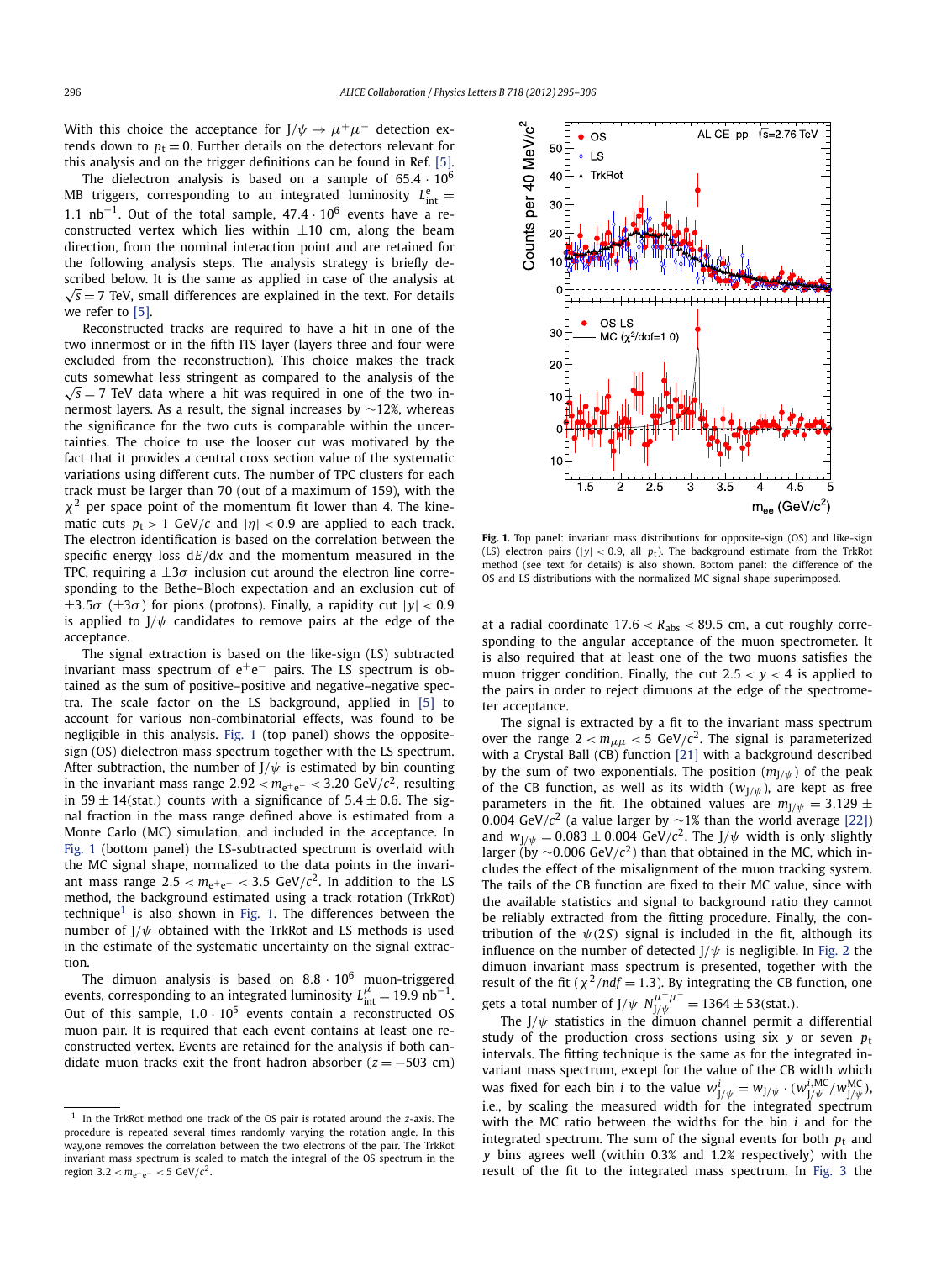<span id="page-2-0"></span>

**Fig. 2.** Invariant mass distribution for opposite-sign muon pairs  $(2.5 < y < 4$ , all  $p_t$ ), in the mass region  $2 < m_{\mu\mu} < 5$  GeV/ $c^2$ , with the result of the fit (see text for details). The fitted  $J/\psi$  and  $\psi$  (2*S*) contributions, as well as the background, are also shown.

invariant mass spectra corresponding to the various  $p_t$  bins are shown, together with the results of the fits. The  $J/\psi$  signal is well visible also in the spectra with lower statistics and the quality of the fits is similar to the one obtained for the integrated mass spectrum.

For both the dielectron and dimuon analyses the number of signal events is corrected by the product of acceptance times efficiency ( $A \times \epsilon$ ). The  $A \times \epsilon$  values are obtained using MC simulations which include a description of the status of the detector as a function of time. Details on the procedure are given in Ref. [\[5\].](#page-6-0) For this analysis, the MC input distributions in transverse momentum and rapidity are obtained by interpolating between the LHC results for  $\sqrt{s}$  = 7 TeV and lower energy collider measurements [\[23\].](#page-6-0) It was verified a posteriori that the interpolated input spectra are in good agreement with those obtained from this analysis. The results are  $A \times \epsilon = 0.120$  for the dielectron analysis and  $A \times \epsilon = 0.346$  for the dimuon analysis. These values refer to  $J/\psi$  production for  $p_t > 0$ in the analyzed rapidity ranges,  $|y| < 0.9$  and  $2.5 < y < 4$ , respectively.

The inclusive  $J/\psi$  production cross section for the leptonic channel  $\ell^+ \ell^-$  is calculated as:

$$
\sigma_{J/\psi} = \frac{N_{J/\psi}^{\text{cor}, \ell^+ \ell^-}}{\text{BR}(J/\psi \to \ell^+ \ell^-)} \times \frac{\sigma_{\text{MB}}}{N_{\text{MB}}} \times R^{\ell^+ \ell^-} \tag{1}
$$

where  $N_{J/\psi}^{\text{cor}, \ell^+ \ell^-} = N_{J/\psi}^{\ell^+ \ell^-} / (A \times \epsilon)^{\ell^+ \ell^-}$  is the number of signal events corrected for acceptance times efficiency,  $BR(J/\psi \rightarrow$  $\ell^+\ell^-$ ) =  $(5.94 \pm 0.06)$ % [\[22\]](#page-6-0) is the leptonic branching ratio for the  $J/\psi$  decay,  $N_{MB}$  is the number of MB-triggered events and  $\sigma_{MB} = 55.4 \pm 1.0$ (total) mb is the absolute cross section for the occurrence of the MB condition [\[24\],](#page-6-0) derived from the result of a van der Meer scan (see [\[5\]](#page-6-0) for details). The  $R^{\ell^+\ell^-}$  factor is 1 for the  $e^+e^-$  analysis, whereas for the dimuon channel  $R^{\mu^+\mu^-} = 0.0326 \pm 0.0002$  represents the inverse of the enhancement factor of the muon trigger with respect to the MB trigger [\[5\].](#page-6-0) An equivalent formula is used for the differential cross sections in  $v$  and  $p_t$ .

The sources of systematic uncertainties are exactly the same as for the corresponding  $\sqrt{s}$  = 7 TeV analysis and have been estimated in a similar way (see [\[5\]](#page-6-0) for details). In [Table 1](#page-3-0) we quote their values for the integrated cross sections in the dielectron and in the dimuon channel. The uncertainty on signal extraction for the electron analysis (14%) is larger than the 8.5% quoted at



**Fig. 3.** Invariant mass spectra for OS muon pairs  $(2.5 < y < 4)$ , in bins of  $p_t$ . The results of the fits are also shown.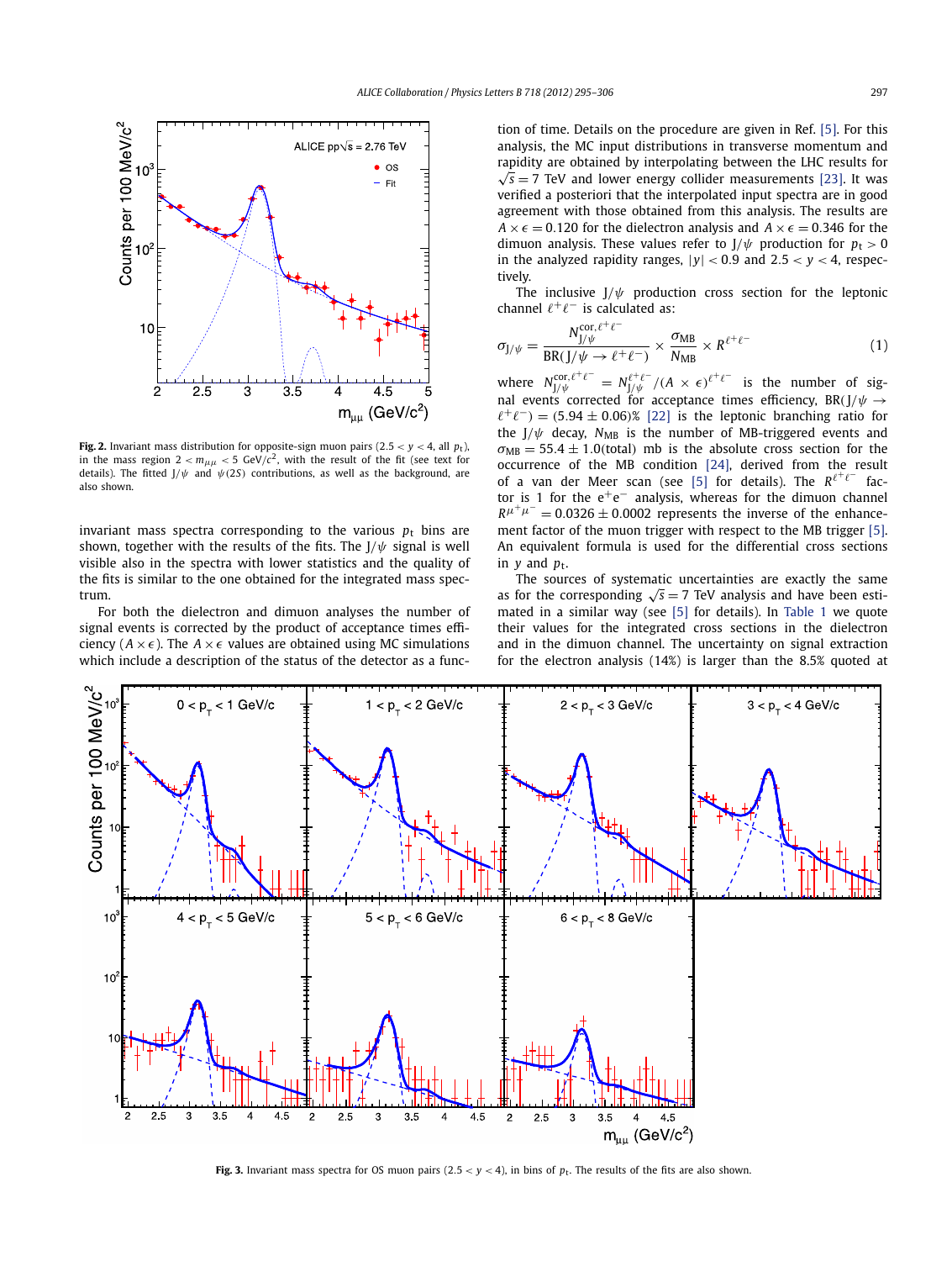#### <span id="page-3-0"></span>**Table 1**

Systematic uncertainties (in percent) contributing to the measurement of the integrated J*/ψ* cross section. The uncertainties related to the J*/ψ* polarization were calculated for both Collins–Soper and helicity reference frames.

| Channel                   | $e^+e^-$       |               | $\mu^+\mu^-$   |               |
|---------------------------|----------------|---------------|----------------|---------------|
| Signal extraction         | 14             |               |                | 4             |
| Acceptance input          | 1.5            |               |                | 4             |
| Trigger efficiency        |                |               |                | 2             |
| Reconstruction efficiency | 11             |               |                | 4             |
| R factor                  |                |               |                | 3             |
| Luminosity                | 1.9            |               |                | 1.9           |
| B.R.                      |                |               |                |               |
| Polarization              | $\lambda = -1$ | $\lambda = 1$ | $\lambda = -1$ | $\lambda = 1$ |
| CS.                       | $+19$          | $-13$         | $+32$          | $-16$         |
| <b>HE</b>                 | $+21$          | $-15$         | $+24$          | $-12$         |

 $\sqrt{s}$  = 7 TeV [\[5\].](#page-6-0) This increase mainly comes from the difference in *N*<sup>cor,e+e<sup>−</sup> obtained by requiring various conditions in the ITS: a hit</sup> in the first layer, in any of the first two layers (as was done for the  $\sqrt{s}$  = 7 TeV analysis), or the less stringent condition adopted from the present analysis, described earlier in this section. For the muon analysis, the uncertainty on signal extraction (4%) is now smaller with respect to the 7.5% quoted at  $\sqrt{s} = 7$  TeV [\[5\].](#page-6-0) The present value was calculated as the average absolute deviation on the number of signal events obtained with alternative parameterizations of the signal and background shapes. At  $\sqrt{s}$  = 7 TeV the more conservative, but also more prone to statistical effects, approach of using the larger deviation obtained in the various fits was adopted. Finally, the decrease of the systematic uncertainty on the trigger efficiency for the muon analysis (from 4% at  $\sqrt{s} = 7$  TeV [\[5\]](#page-6-0) to 2% at  $\sqrt{s}$  = 2.76 TeV) is due to a different approach, the present one being based on the study of the variation of the J*/ψ* triggering efficiency when the efficiency of the trigger detectors is changed by an amount slightly larger than the uncertainty on this last quantity.

The total systematic uncertainties, excluding those related to the unknown degree of polarization of the  $J/\psi$ , are 18.0% and 8.1% for the dielectron and the dimuon channel, respectively. For the differential cross sections measured in the dimuon channel, the same sources of systematic uncertainties quoted in Table 1 apply to each  $y$  and  $p_t$  bin. For the uncertainties relative to the choice of the MC inputs, their values may in principle vary with either rapidity or transverse momentum. However, no clear trend as a function of these two variables is observed. So, the relative systematic uncertainty calculated for the integrated cross section is assigned to each point and considered as uncorrelated between the bins. The uncertainty on signal extraction is also considered as bin-to-bin uncorrelated. The limited signal statistics for most of the bins prevents a direct study of the systematic uncertainty, therefore the relative systematic uncertainty assigned to the integrated cross section was attributed to each point.

#### **3. Results**

The analysis described in the previous section gives the following results for the integrated inclusive J*/ψ* cross sections in the two rapidity ranges investigated at  $\sqrt{s} = 2.76$  TeV:

$$
\sigma_{J/\psi}(|y| < 0.9) = 7.75 \pm 1.78 \text{(stat.)} \pm 1.39 \text{(syst.)} + 1.16(\lambda_{HE} = 1) - 1.63(\lambda_{HE} = -1) \text{ }\mu\text{b}
$$

and

$$
\begin{aligned} \sigma_{J/\psi}(2.5 < y < 4) = 3.34 \pm 0.13(\text{stat.}) \pm 0.27(\text{syst.}) \\ &+ 0.53(\lambda_{CS} = 1) - 1.07(\lambda_{CS} = -1) \text{ }\mu\text{b.} \end{aligned}
$$



**Fig. 4.** Double differential J/ $\psi$  production cross section at  $\sqrt{s} = 2.76$  TeV compared to previous ALICE results at  $\sqrt{s} = 7$  TeV [\[5\].](#page-6-0) The vertical error bars represent the statistical errors while the boxes correspond to the systematic uncertainties. The systematic uncertainties on luminosity are not included. The results are compared with a NLO NRQCD calculation [\[26\]](#page-6-0) performed in the region  $p_t > 3$  GeV/*c*.

The polarization-related systematic uncertainties were estimated in the helicity (HE) and Collins–Soper (CS) reference frames [\[25\].](#page-6-0) The uncertainties are quoted in the frames where they are larger. Existing polarization results for  $\sqrt{s} = 7$  TeV at forward rapidity [\[17\],](#page-6-0) tend to exclude a significant degree of polarization for the  $J/\psi$ . However, in absence of clear predictions for the √*s*-dependence of the effect, we prefer to quote systematic uncertainties relative to fully longitudinal ( $\lambda = -1$ ) or transverse ( $\lambda = 1$ ) degree of polarization. With respect to the  $\sqrt{s} = 7$  TeV measurement, the  $\sqrt{s}$  = 2.76 TeV cross sections are smaller by a factor  $1.59 \pm 0.50$  ( $1.89 \pm 0.31$ ) for the  $|y| < 0.9$  ( $2.5 < y < 4$ ) rapidity ranges. The quoted uncertainty on the ratios is obtained by propagating the quadratic sum of statistical and systematic uncertainties (excluding the polarization-related contribution) of the two cross section values.

Fig. 4 presents the differential cross section  $d^2\sigma_{J/\psi}/dp_t dy$ , averaged over the interval  $2.5 < y < 4$ , for the transverse momentum range  $0 < p_t < 8$  GeV/c. The results are compared with those previously published by ALICE for  $\sqrt{s} = 7$  TeV, as well as, for the range  $3 < p_t < 8$  GeV/*c*, with the predictions of a NRQCD calculation [\[26\],](#page-6-0) which includes both colour singlet and colour octet terms at NLO. The model satisfactorily describes both sets of experimental data.

Using the results shown in Fig. 4, the mean transverse momentum for inclusive J*/ψ* production at forward rapidity is computed by fitting  $d^2\sigma_{J/\psi}/dp_t dy$  with the function

$$
\frac{d^2\sigma}{dp_t dy} = C \frac{p_t}{[1 + (\frac{p_t}{p_0})^2]^n}
$$
 (2)

with *C*,  $p_0$  and *n* as free parameters, as done in [\[9\].](#page-6-0) The result, relative to the range  $0 < p_t < 8$  GeV/*c*, is  $\langle p_t \rangle = 2.28 \pm 0.07$ (stat.)  $\pm$ 0.04(syst.) GeV/*c*. A similar analysis carried out on the  $\sqrt{s}$  = 7 TeV data published in [\[5\]](#page-6-0) gives  $\langle p_t \rangle = 2.44 \pm 0.09$ (stat.)  $\pm$ 0.06(syst.) GeV/*c* for 2.5  $<$  *y*  $<$  4 and  $\langle p_t \rangle = 2.72 \pm 0.21$ (stat.)  $\pm$ 0.28(syst.) GeV/*c* for  $|y| < 0.9$  (for that data sample  $d^2\sigma_{J/\psi}/dp_t dy$ was also calculated for the dielectron analysis, in the range 0 *<*  $p_t$  < 7 GeV/*c*). The quoted systematic uncertainties are related to the uncorrelated systematic uncertainties for  $d^2\sigma/dp_t dv$ .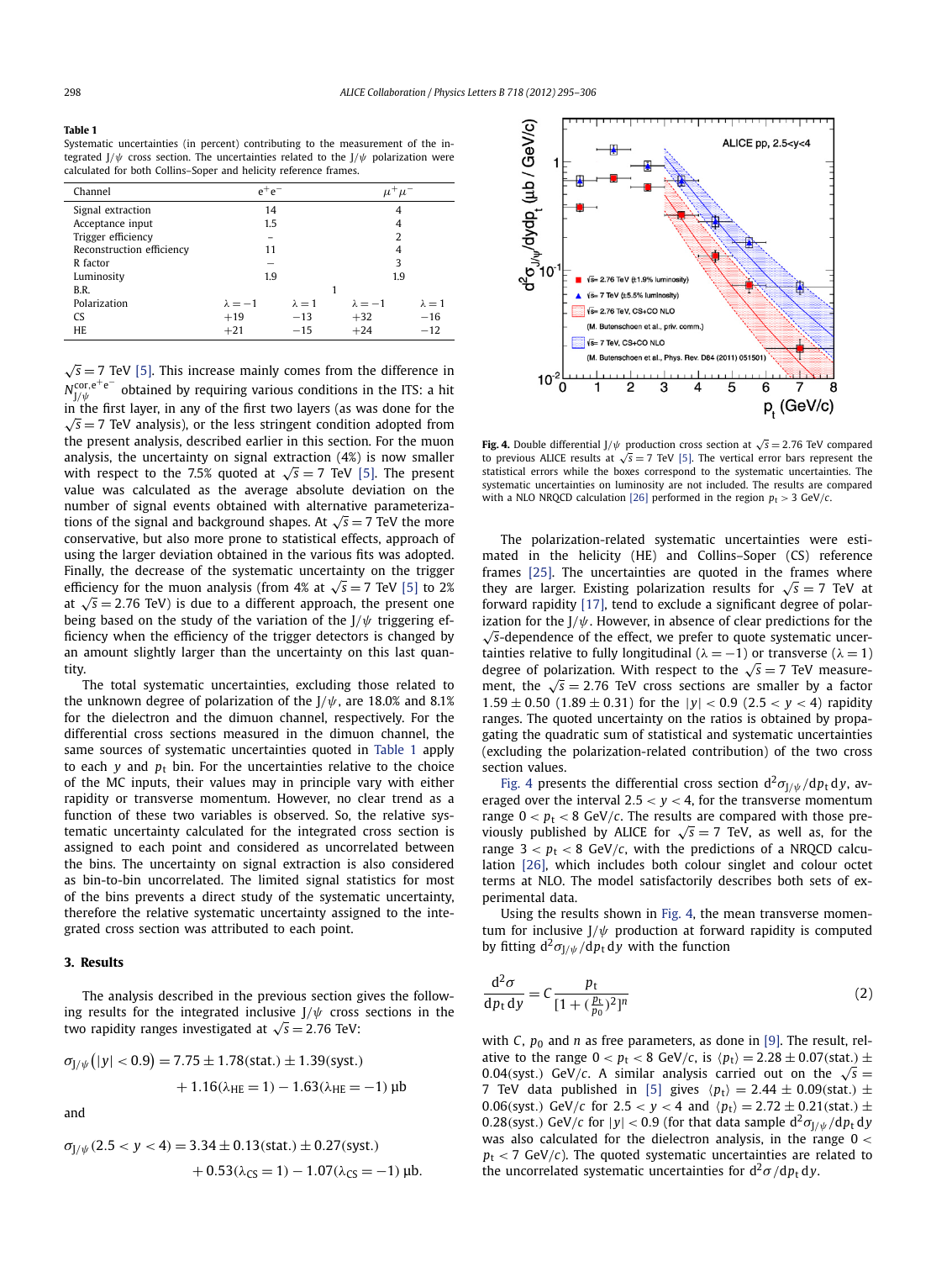

**Fig. 5.** The  $\sqrt{s}$ -dependence of  $\langle p_t \rangle$  for inclusive J/ $\psi$  production, for various fixedtarget and collider experiments. For the ALICE points the error bars represent the quadratic sum of statistical and systematic uncertainties. The points for  $\sqrt{s} = 7$  TeV have been slightly shifted to improve visibility.

#### **Table 2**

The  $\langle p_t \rangle$  and  $\langle p_t^2 \rangle$  values for inclusive J/ $\psi$  production measured by ALICE. Statistical and systematic uncertainties are quoted separately.

|                                    | $\langle p_{\rm t} \rangle$ (GeV/c) | $\langle p_{\rm t}^2 \rangle$ (GeV/c) <sup>2</sup> |
|------------------------------------|-------------------------------------|----------------------------------------------------|
| $\sqrt{s}$ = 2.76 TeV, 2.5 < y < 4 | $2.28 + 0.07 + 0.04$                | $7.06 + 0.40 + 0.22$                               |
| $\sqrt{s}$ = 7 TeV, $ v $ < 0.9    | $2.72 + 0.21 + 0.28$                | $10.02 + 1.40 + 1.80$                              |
| $\sqrt{s}$ = 7 TeV, 2.5 < y < 4    | $2.44 + 0.09 + 0.06$                | $8.32 + 0.50 + 0.35$                               |

Fig. 5 presents the  $\sqrt{s}$ -dependence of the inclusive  $J/\psi$   $\langle p_t \rangle$ , for various fixed-target and collider experiments [\[3,5–7,9,27\].](#page-6-0) The results show a roughly linear increase of  $\langle p_t \rangle$  with  $\ln(\sqrt{s})$ , with slightly larger  $\langle p_t \rangle$  values at central rapidity. The numerical values for both  $\langle p_{\rm t} \rangle$  and  $\langle p_{\rm t}^2 \rangle$  are quoted in Table 2.

In Fig. 6 we present the results for  $d\sigma_{J/\psi}/dy$  at  $\sqrt{s} = 2.76$  TeV, compared with the previously published  $\sqrt{s} = 7$  TeV results. The numerical values corresponding to the results presented in [Fig. 4](#page-3-0) and Fig. 6 are shown in [Table 3,](#page-5-0) together with the number of signal events and with the values for  $A \times \epsilon$ . Most sources of systematic uncertainty are common or strongly bin-to-bin correlated, except, as outlined before, the ones related to the signal extraction and to the MC inputs that are therefore quoted separately in [Table 3.](#page-5-0)

The kinematic coverage of the ALICE experiment is unique among the LHC experiments due to the very good acceptance down to  $p_t = 0$  at central rapidity. This feature allows a comparison of the *p*<sub>t</sub>-integrated mid-rapidity cross sections with those from lower energy collider experiments. The result is displayed in Fig. 7, where the  $d\sigma_{1/\psi}/dy$  values from ALICE for the two energies are shown together with results from RHIC [\[9\]](#page-6-0) and Tevatron [\[7\]](#page-6-0) experiments, as a function of  $\sqrt{s}$ .

#### **4. Conclusions**

The ALICE experiment has measured the inclusive  $J/\psi$  production cross section for proton–proton collisions at  $\sqrt{s} = 2.76$  TeV, in the rapidity ranges  $|y| < 0.9$  and  $2.5 < y < 4$ , down to  $p_t = 0$ . The measured values are  $\sigma_{J/\psi}(|y| < 0.9) = 7.75 \pm 1.78$ (stat.)  $\pm$  $1.39$ (syst.) + 1.16( $\lambda$ <sub>HE</sub> = 1) − 1.63( $\lambda$ <sub>HE</sub> = −1) µb and  $\sigma_{J/\psi}$ (2.5 < *y* < 4*)* = 3.34 ± 0.13*(stat.)* ± 0.27*(syst.)* + 0.53*(* $λ$ <sub>CS</sub> = 1*)* −  $1.07(\lambda_{CS} = -1)$  μb. Differential cross sections in *y* and *p*<sub>t</sub> have also been measured for the forward rapidity region. These results



**Fig. 6.** Differential J/ $\psi$  production cross section at  $\sqrt{s} = 2.76$  TeV compared to previous ALICE results at  $\sqrt{s}$  = 7 TeV [\[5\].](#page-6-0) The vertical error bars represent the statistical errors while the boxes correspond to the systematic uncertainties. The systematic uncertainties on luminosity are not included.



**Fig. 7.** The <sup>√</sup>*s*-dependence of the inclusive J*/ψ* production cross section d*σ/*d*y*, at central rapidity for various collider experiments.

provide an important intermediate point between top Tevatron energy and the current maximum LHC energy. They also represent a crucial reference for the measurement of nuclear effects on J*/ψ* production in Pb–Pb interactions carried out at the same centerof-mass energy per nucleon–nucleon collision [\[28\].](#page-6-0)

#### **Acknowledgements**

The ALICE Collaboration would like to thank all its engineers and technicians for their invaluable contributions to the construction of the experiment and the CERN accelerator teams for the outstanding performance of the LHC complex.

The ALICE Collaboration acknowledges the following funding agencies for their support in building and running the ALICE detector: Calouste Gulbenkian Foundation from Lisbon and Swiss Fonds Kidagan, Armenia; Conselho Nacional de Desenvolvimento Científico e Tecnológico (CNPq), Financiadora de Estudos e Projetos (FINEP), Fundação de Amparo à Pesquisa do Estado de São Paulo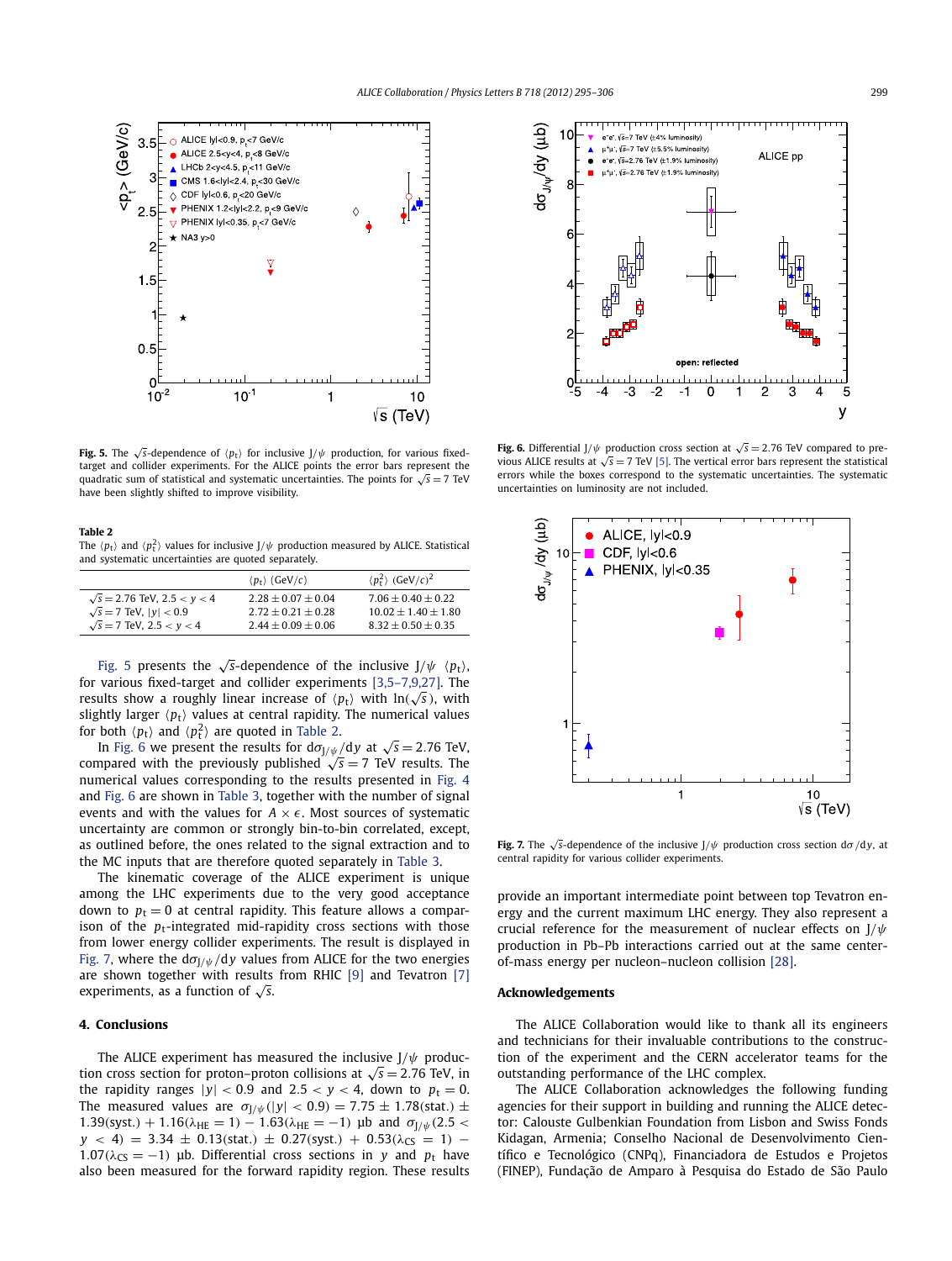| Table 3 |                                                                                                             |
|---------|-------------------------------------------------------------------------------------------------------------|
|         | Summary of the results concerning the $J/\psi$ differential cross sections for pp at $\sqrt{s} = 2.76$ TeV. |

<span id="page-5-0"></span>

| $N_{J/\psi}$<br>$p_{\rm t}$<br>(GeV/c) |              | $A \times \epsilon$ | $d^2\sigma_{J/\psi}/dp_t dy$ | Systematic uncertainties         |                                   |                                   |                  |
|----------------------------------------|--------------|---------------------|------------------------------|----------------------------------|-----------------------------------|-----------------------------------|------------------|
|                                        |              | $(\mu b/(GeV/c))$   | Correl.<br>$(\mu b/(GeV/c))$ | Non-correl.<br>$(\mu b/(GeV/c))$ | Polariz., CS<br>$(\mu b/(GeV/c))$ | Polariz., HE<br>$(\mu b/(GeV/c))$ |                  |
|                                        |              |                     |                              | 2.5 < y < 4                      |                                   |                                   |                  |
| [0; 1]                                 | $222 \pm 19$ | 0.330               | $0.380 \pm 0.033$            | 0.022                            | 0.021                             | $+0.074, -0.141$                  | $+0.069, -0.133$ |
| [1; 2]                                 | $407 \pm 24$ | 0.326               | $0.705 \pm 0.042$            | 0.041                            | 0.040                             | $+0.122, -0.271$                  | $+0.098, -0.211$ |
| [2; 3]                                 | $343 \pm 22$ | 0.332               | $0.583 \pm 0.038$            | 0.034                            | 0.033                             | $+0.100, -0.203$                  | $+0.069, -0.127$ |
| [3; 4]                                 | $201 \pm 17$ | 0.354               | $0.321 \pm 0.027$            | 0.019                            | 0.018                             | $+0.050, -0.089$                  | $+0.029, -0.047$ |
| [4; 5]                                 | $95 \pm 12$  | 0.397               | $0.135 \pm 0.017$            | 0.008                            | 0.008                             | $+0.014, -0.027$                  | $+0.009, -0.018$ |
| [5; 6]                                 | $58 \pm 9$   | 0.449               | $0.073 \pm 0.011$            | 0.004                            | 0.004                             | $+0.005, -0.011$                  | $+0.005, -0.009$ |
| [6; 8]                                 | $34 \pm 7$   | 0.507               | $0.019 \pm 0.004$            | 0.001                            | 0.001                             | $+0.001, -0.001$                  | $+0.001, -0.002$ |
|                                        |              |                     | $d\sigma_{1/\psi}/dy$ (µb)   | $(\mu b)$                        | $(\mu b)$                         | $(\mu b)$                         | $(\mu b)$        |
| $[-0.9; 0.9]$                          | $59 \pm 14$  | 0.120               | $4.31 \pm 0.99$              | 0.08                             | 0.77                              | $+0.57, -0.81$                    | $+0.65, -0.90$   |
| [2.5; 2.75]                            | $121 \pm 14$ | 0.134               | $3.05 \pm 0.35$              | 0.18                             | 0.17                              | $+0.67, -1.41$                    | $+0.52, -1.04$   |
| [2.75; 3]                              | $252 \pm 20$ | 0.361               | $2.37 \pm 0.19$              | 0.14                             | 0.13                              | $+0.42, -0.84$                    | $+0.39, -0.78$   |
| [3; 3.25]                              | $325 \pm 22$ | 0.488               | $2.26 \pm 0.15$              | 0.13                             | 0.13                              | $+0.29, -0.65$                    | $+0.31, -0.61$   |
| [3.25; 3.5]                            | $298 \pm 21$ | 0.502               | $2.01 \pm 0.14$              | 0.12                             | 0.11                              | $+0.27, -0.54$                    | $+0.21, -0.38$   |
| [3.5; 3.75]                            | $245 \pm 19$ | 0.416               | $2.00 \pm 0.16$              | 0.12                             | 0.11                              | $+0.33, -0.67$                    | $+0.15, -0.30$   |
| [3.75; 4]                              | $106 \pm 12$ | 0.214               | $1.68 \pm 0.19$              | 0.10                             | 0.09                              | $+0.36, -0.69$                    | $+0.16, -0.26$   |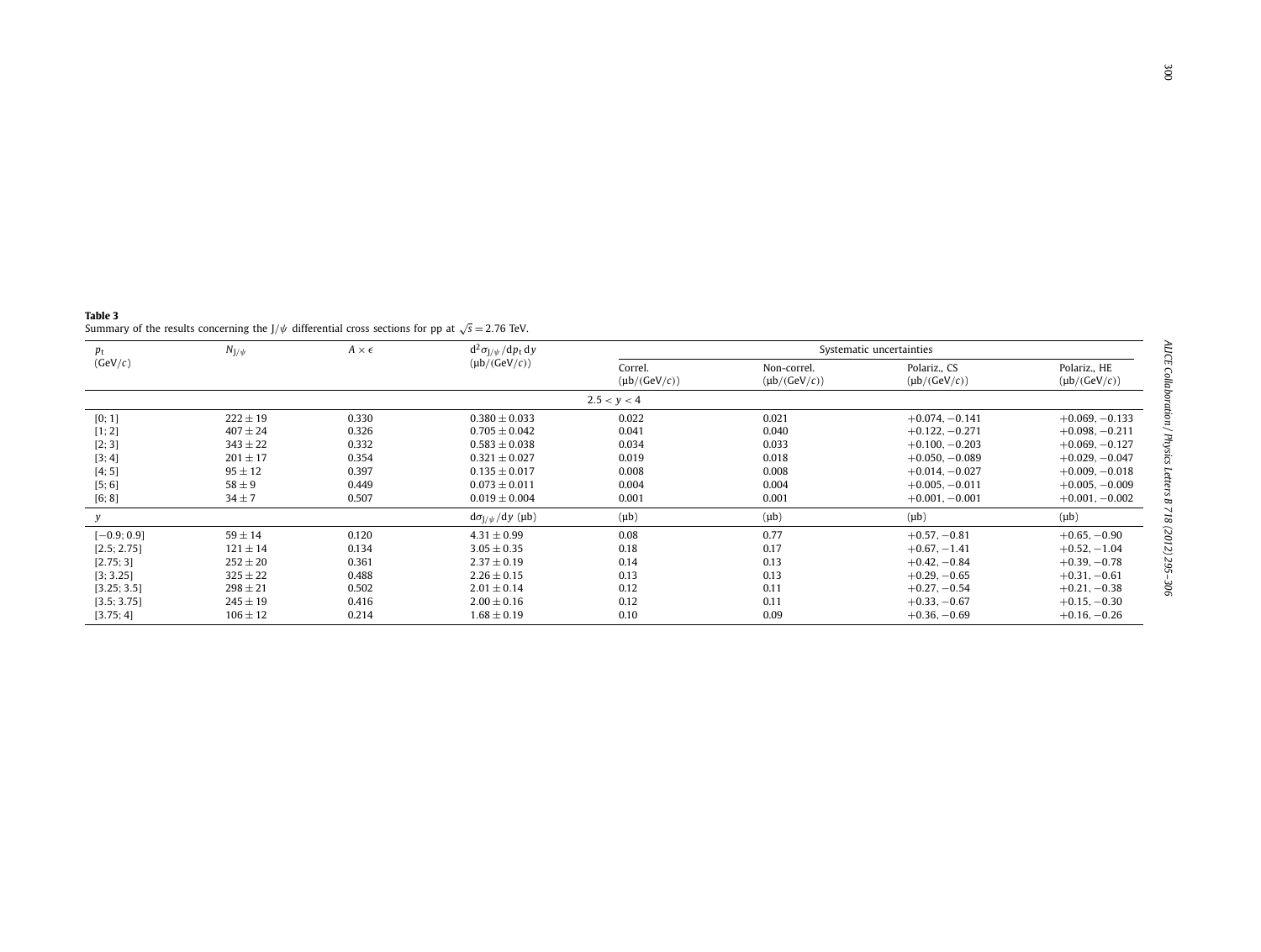<span id="page-6-0"></span>(FAPESP); National Natural Science Foundation of China (NSFC), the Chinese Ministry of Education (CMOE) and the Ministry of Science and Technology of China (MSTC); Ministry of Education and Youth of the Czech Republic; Danish Natural Science Research Council, the Carlsberg Foundation and the Danish National Research Foundation; The European Research Council under the European Community's Seventh Framework Programme; Helsinki Institute of Physics and the Academy of Finland; French CNRS–IN2P3, the 'Region Pays de Loire', 'Region Alsace', 'Region Auvergne' and CEA, France; German BMBF and the Helmholtz Association; General Secretariat for Research and Technology, Ministry of Development, Greece; Hungarian OTKA and National Office for Research and Technology (NKTH); Department of Atomic Energy and Department of Science and Technology of the Government of India; Istituto Nazionale di Fisica Nucleare (INFN) of Italy; MEXT Grantin-Aid for Specially Promoted Research, Japan; Joint Institute for Nuclear Research, Dubna; National Research Foundation of Korea (NRF); CONACYT, DGAPA, México, ALFA-EC and the HELEN Program (High-Energy physics Latin-American–European Network); Stichting voor Fundamenteel Onderzoek der Materie (FOM) and the Nederlandse Organisatie voor Wetenschappelijk Onderzoek (NWO), Netherlands; Research Council of Norway (NFR); Polish Ministry of Science and Higher Education; National Authority for Scientific Research – NASR (Autoritatea Națională pentru Cercetare Științifică – ANCS); Federal Agency of Science of the Ministry of Education and Science of Russian Federation, International Science and Technology Center, Russian Academy of Sciences, Russian Federal Agency of Atomic Energy, Russian Federal Agency for Science and Innovations and CERN-INTAS; Ministry of Education of Slovakia; Department of Science and Technology, South Africa; CIEMAT, EELA, Ministerio de Educación y Ciencia of Spain, Xunta de Galicia (Consellería de Educación), CEADEN, Cubaenergía, Cuba, and IAEA (International Atomic Energy Agency); Swedish Research Council (VR) and Knut & Alice Wallenberg Foundation (KAW); Ukraine Ministry of Education and Science; United Kingdom Science and Technology Facilities Council (STFC); The United States Department of Energy, the United States National Science Foundation, the State of Texas, and the State of Ohio.

#### **Open access**

This article is published Open Access at [sciencedirect.com.](http://www.sciencedirect.com) It is distributed under the terms of the Creative Commons Attribution License 3.0, which permits unrestricted use, distribution, and reproduction in any medium, provided the original authors and source are credited.

#### **References**

- [1] N. Brambilla, et al., Eur. Phys. J. C 71 (2011) 1534, arXiv:1010.5827 [hep-ph].
- [2] V. Khachatryan, et al., CMS Collaboration, Eur. Phys. J. C 71 (2011) 1575, arXiv: 1011.4193 [hep-ex].
- [3] R. Aaij, et al., LHCb Collaboration, Eur. Phys. J. C 71 (2011) 1645, arXiv: 1103.0423 [hep-ex].
- [4] G. Aad, et al., ATLAS Collaboration, Nucl. Phys. B 850 (2011) 387, arXiv: 1104.3038 [hep-ex].
- [5] K. Aamodt, et al., ALICE Collaboration, Phys. Lett. B 704 (2011) 442, arXiv: 1105.0380 [hep-ex];
	- K. Aamodt, et al., ALICE Collaboration, Phys. Lett. B 718 (2012) 692, this issue, Erratum, [http://dx.doi.org/10.1016/j.physletb.2012.10.060.](http://dx.doi.org/10.1016/j.physletb.2012.10.060)
- [6] S. Chatrchyan, et al., CMS Collaboration, JHEP 1202 (2012) 011, arXiv:1111.1557 [hep-ex].
- D. Acosta, et al., CDF Collaboration, Phys. Rev. D 71 (2005) 032001, hep-ex/ 0412071.
- [8] B. Abbott, et al., D0 Collaboration, Phys. Rev. Lett. 82 (1999) 35, hep-ex/ 9807029.
- [9] A. Adare, et al., PHENIX Collaboration, Phys. Rev. Lett. 98 (2007) 232002, hepex/0611020.
- [10] M. Butenschoen, B.A. Kniehl, Phys. Rev. Lett. 106 (2011) 022003, arXiv: 1009.5662 [hep-ph].
- [11] J.P. Lansberg, Eur. Phys. J. C 61 (2009) 693, arXiv:0811.4005 [hep-ph].
- Y.-Q. Ma, K. Wang, K.-T. Chao, Phys. Rev. Lett. 106 (2011) 042002, arXiv: 1009.3655 [hep-ph].
- [13] A.D. Frawley, T. Ullrich, R. Vogt, Phys. Rep. 462 (2008) 125, arXiv:0806.1013 [nucl-ex].
- [14] A. Abulencia, et al., CDF Collaboration, Phys. Rev. Lett. 99 (2007) 132001, arXiv:0704.0638 [hep-ex].
- [15] P. Faccioli, C. Lourenco, J. Seixas, H.K. Wohri, Phys. Rev. Lett. 102 (2009) 151802, arXiv:0902.4462 [hep-ph].
- [16] H. Haberzettl, J.P. Lansberg, Phys. Rev. Lett. 100 (2008) 032006, arXiv:0709.3471 [hep-ph].
- [17] B. Abeley, et al., ALICE Collaboration, Phys. Rev. Lett. 108 (2012) 082001. arXiv:1111.1630 [hep-ex].
- [18] K. Aamodt, et al., ALICE Collaboration, JINST 3 (2008) S08002.
- [19] K. Aamodt, et al., ALICE Collaboration, JINST 5 (2010) P03003, arXiv:1001.0502 [physics.ins-det].
- [20] J. Alme, Y. Andres, H. Appelshauser, S. Bablok, N. Bialas, R. Bolgen, U. Bonnes, R. Bramm, et al., Nucl. Instrum. Meth. A 622 (2010) 316, arXiv:1001.1950 [physics.ins-det].
- [21] J. Gaiser, SLAC Stanford SLAC-255 (82, REC. JUN.83), 194 pp.
- [22] K. Nakamura, et al., Particle Data Group, J. Phys. G 37 (2010) 075021.
- [23] F. Bossu, Z.C. del Valle, A. de Falco, M. Gagliardi, S. Grigoryan, G. Martinez Garcia, arXiv:1103.2394 [nucl-ex].
- [24] B. Abelev, et al., ALICE Collaboration, arXiv:1208.4968 [hep-ex], Eur. Phys. J. C, submitted for publication.
- [25] P. Faccioli, C. Lourenco, J. Seixas, H.K. Wohri, Eur. Phys. J. C 69 (2010) 657, arXiv:1006.2738 [hep-ph].
- [26] M. Butenschoen, B.A. Kniehl, Phys. Rev. D 84 (2011) 051501, arXiv:1105.0820 [hep-ph], and private communication.
- [27] J. Badier, et al., NA3 Collaboration, Z. Phys. C 20 (1983) 101.
- [28] B. Abelev, et al., ALICE Collaboration, Phys. Rev. Lett. 109 (2012) 072301, arXiv:1202.1383 [hep-ex].

### **ALICE Collaboration**

B. Abelev  $^{68}$  $^{68}$  $^{68}$ , J. Adam  $^{33}$  $^{33}$  $^{33}$ , D. Adamová  $^{73}$ , A.M. Adare  $^{120}$ , M.M. Aggarwal  $^{77}$ , G. Aglieri Rinella  $^{29}$ , A.G. Agocs  $^{60}$  $^{60}$  $^{60}$ , A. Agostinelli $^{\mathrm{21}}$ , S. Aguilar Salazar  $^{56}$ , Z. Ahammed  $^{116}$ , A. Ahmad Masoodi  $^{13}$  $^{13}$  $^{13}$ , N. Ahmad  $^{13}$ , S.U. Ahn [63](#page-10-0)*,*[36,](#page-10-0) A. Akindinov [46,](#page-10-0) D. Aleksandrov [88,](#page-10-0) B. Alessandro [94,](#page-10-0) R. Alfaro Molina [56,](#page-10-0) A. Alici [97](#page-10-0)*,*[9,](#page-9-0) A. Alkin <sup>2</sup>, E. Almaráz Aviña <sup>56</sup>, J. Alme <sup>31</sup>, T. Alt <sup>35</sup>, V. Altini <sup>27</sup>, S. Altinpinar <sup>14</sup>, I. Altsybeev <sup>117</sup>, C. Andrei <sup>70</sup>, A. Andronic <sup>85</sup>, V. Anguelov <sup>82</sup>, J. Anielski <sup>54</sup>, C. Anson <sup>15</sup>, T. Antičić <sup>86</sup>, F. Antinori <sup>93</sup>, P. Antonioli<sup>97</sup>, L. Aphecetche <sup>102</sup>, H. Appelshäuser <sup>52</sup>, N. Arbor <sup>64</sup>, S. Arcelli<sup>21</sup>, A. Arend <sup>52</sup>, N. Armesto  $12$ , R. Arnaldi  $94$ , T. Aronsson  $120$ , I.C. Arsene  $85$ , M. Arslandok  $52$ , A. Asryan  $117$ , A. Augustinus <sup>29</sup>, R. Averbeck <sup>85</sup>, T.C. Awes <sup>74</sup>, J. Äystö <sup>[37](#page-10-0)</sup>, M.D. Azmi <sup>13</sup>, M. Bach <sup>[35](#page-10-0)</sup>, A. Badalà <sup>99</sup>, Y.W. Baek [63](#page-10-0)*,*[36,](#page-10-0) R. Bailhache [52,](#page-10-0) R. Bala [94,](#page-10-0) R. Baldini Ferroli [9,](#page-9-0) A. Baldisseri [11,](#page-9-0) A. Baldit [63,](#page-10-0) F. Baltasar Dos Santos Pedrosa $^{29}$  $^{29}$  $^{29}$ , J. Bán $^{47}$  $^{47}$  $^{47}$ , R.C. Baral $^{48}$ , R. Barbera $^{23}$ , F. Barile $^{27}$  $^{27}$  $^{27}$ , G.G. Barnaföldi  $^{60}$ , L.S. Barnby  $^{90}$ , V. Barret  $^{63}$ , J. Bartke  $^{104}$ , M. Basile  $^{21}$ , N. Bastid  $^{63}$ , B. Bathen  $^{54}$ , G. Batigne  $^{102}$ , B. Batyunya  $59$ , C. Baumann  $52$ , I.G. Bearden  $71$ , H. Beck  $52$ , I. Belikov  $58$ , F. Bellini  $21$ , R. Bellwied  $110$ ,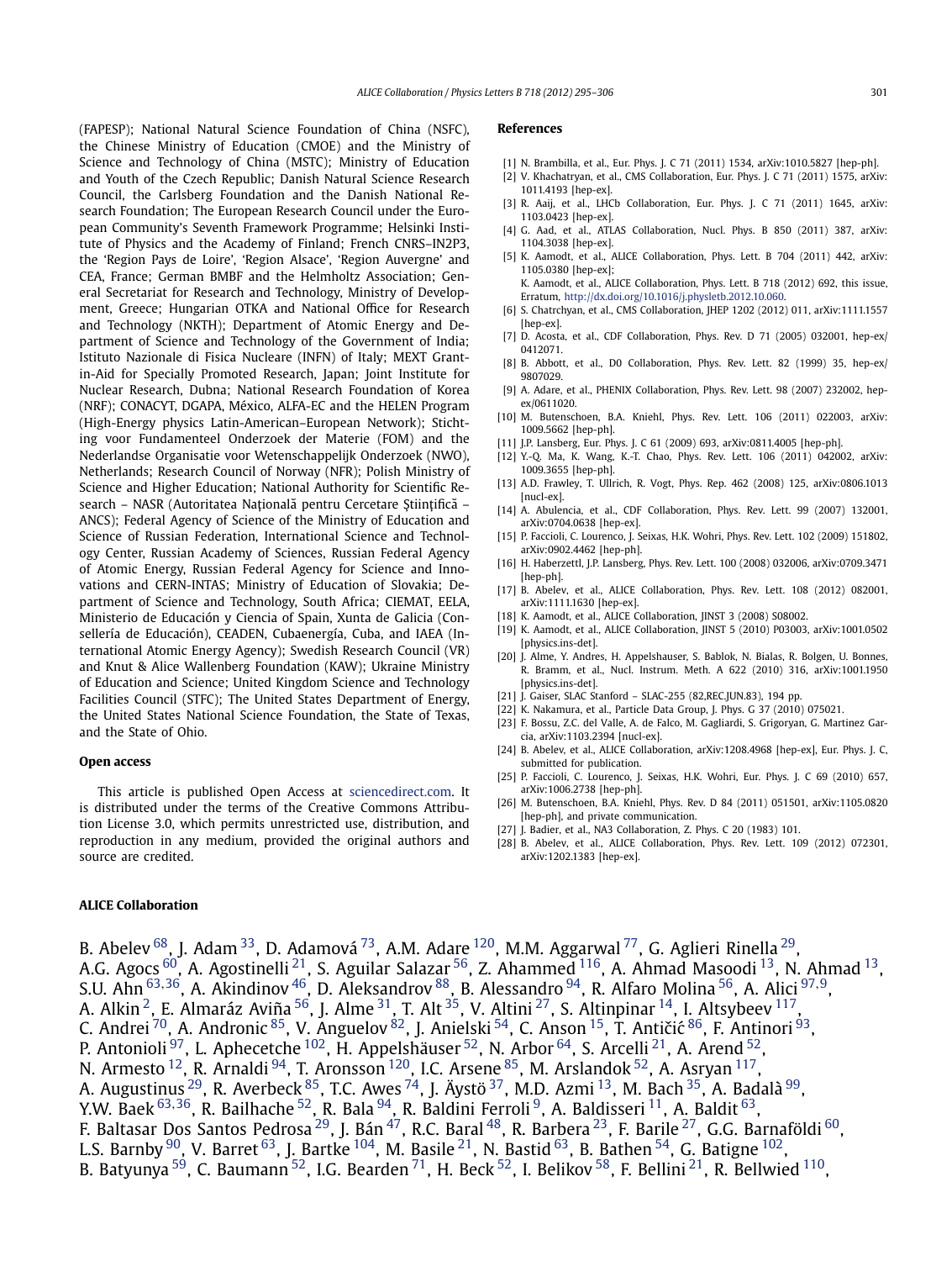E. Belmont-Moreno <sup>56</sup>, G. Bencedi <sup>60</sup>, S. Beole <sup>25</sup>, I. Berceanu <sup>[70](#page-10-0)</sup>, A. Bercuci <sup>70</sup>, Y. Berdnikov <sup>75</sup>, D. Berenyi  $^{60}$  $^{60}$  $^{60}$ , C. Bergmann  $^{54}$ , D. Berzano  $^{94}$ , L. Betev  $^{29}$ , A. Bhasin  $^{80}$ , A.K. Bhati  $^{77}$ , L. Bianchi  $^{25}$ , N. Bianchi <sup>65</sup>, C. Bianchin <sup>19</sup>, J. Bielčík <sup>33</sup>, J. Bielčíková <sup>73</sup>, A. Bilandzic <sup>[72](#page-10-0),71</sup>, S. Bjelogrlic <sup>45</sup>, F. Blanco <sup>7</sup>, F. Blanco  $^{110}$ , D. Blau  $^{88}$ , C. Blume  $^{52}$ , M. Boccioli  $^{29}$ , N. Bock  $^{15}$ , A. Bogdanov  $^{69}$ , H. Bøggild  $^{71}$ , M. Bogolyubsky $^{43}$ , L. Boldizsár $^{60}$ , M. Bombara $^{34}$ , J. Book $^{52}$ , H. Borel $^{11}$ , A. Borissov $^{119}$ , S. Bose $^{89}$ , F. Bossú  $^{25}$ , M. Botje  $^{72}$ , S. Böttger  $^{51}$ , B. Boyer  $^{42}$ , E. Braidot  $^{67}$ , P. Braun-Munzinger  $^{85}$ , M. Bregant  $^{102}$ , T. Breitner [51,](#page-10-0) T.A. Browning [83,](#page-10-0) M. Broz [32,](#page-10-0) R. Brun [29,](#page-10-0) E. Bruna [25](#page-9-0)*,*[94,](#page-10-0) G.E. Bruno [27,](#page-10-0) D. Budnikov [87,](#page-10-0) H. Buesching [52,](#page-10-0) S. Bufalino [25](#page-9-0)*,*[94,](#page-10-0) K. Bugaiev [2,](#page-9-0) O. Busch [82,](#page-10-0) Z. Buthelezi [79,](#page-10-0) D. Caballero Orduna [120,](#page-11-0) D. Caffarri [19,](#page-9-0) X. Cai [39](#page-10-0), H. Caines [120,](#page-11-0) E. Calvo Villar [91,](#page-10-0) P. Camerini [20](#page-9-0), V. Canoa Roman [8](#page-9-0)*,*[1,](#page-9-0) G. Cara Romeo <sup>97</sup>, W. Carena <sup>29</sup>, F. Carena <sup>29</sup>, N. Carlin Filho <sup>107</sup>, F. Carminati <sup>29</sup>, C.A. Carrillo Montoya <sup>29</sup>, A. Casanova Díaz $^{65}$ , J. Castillo Castellanos  $^{11}$ , J.F. Castillo Hernandez  $^{85}$ , E.A.R. Casula  $^{18}$ , V. Catanescu  $^{70}$ , C. Cavicchioli [29,](#page-10-0) J. Cepila [33,](#page-10-0) P. Cerello [94,](#page-10-0) B. Chang [37](#page-10-0)*,*[123,](#page-11-0) S. Chapeland [29,](#page-10-0) J.L. Charvet [11,](#page-9-0) S. Chattopadhyay [116,](#page-11-0) S. Chattopadhyay [89,](#page-10-0) I. Chawla [77,](#page-10-0) M. Cherney [76,](#page-10-0) C. Cheshkov [29](#page-10-0)*,*[109,](#page-11-0) B. Cheynis [109,](#page-11-0) E. Chiavassa  $^{94}$ , V. Chibante Barroso  $^{29}$ , D.D. Chinellato  $^{108}$ , P. Chochula  $^{29}$ , M. Chojnacki  $^{45}$ , P. Christakoglou [72](#page-10-0)*,*[45,](#page-10-0) C.H. Christensen [71,](#page-10-0) P. Christiansen [28,](#page-10-0) T. Chujo [114,](#page-11-0) S.U. Chung [84,](#page-10-0) C. Cicalo [96,](#page-10-0) L. Cifarelli [21](#page-9-0)*,*[29,](#page-10-0) F. Cindolo [97,](#page-10-0) J. Cleymans [79,](#page-10-0) F. Coccetti [9,](#page-9-0) F. Colamaria [27,](#page-10-0) D. Colella [27,](#page-10-0) G. Conesa Balbastre $^{64}$ , Z. Conesa del Valle $^{29}$ , P. Constantin $^{82}$  $^{82}$  $^{82}$ , G. Contin $^{20}$ , J.G. Contreras $^8$ , T.M. Cormier [119,](#page-11-0) Y. Corrales Morales [25,](#page-9-0) P. Cortese [26,](#page-9-0) I. Cortés Maldonado [1,](#page-9-0) M.R. Cosentino [67](#page-10-0)*,*[108,](#page-11-0) F. Costa <sup>29</sup>, M.E. Cotallo <sup>7</sup>, E. Crescio <sup>8</sup>, P. Crochet <sup>[63](#page-10-0)</sup>, E. Cruz Alaniz <sup>56</sup>, E. Cuautle <sup>55</sup>, L. Cunqueiro <sup>65</sup>, A. Dainese [19](#page-9-0)*,*[93,](#page-10-0) H.H. Dalsgaard [71,](#page-10-0) A. Danu [50,](#page-10-0) K. Das [89,](#page-10-0) I. Das [89](#page-10-0)*,*[42,](#page-10-0) D. Das [89,](#page-10-0) A. Dash [108,](#page-11-0) S. Dash [40,](#page-10-0) S. De [116,](#page-11-0) G.O.V. de Barros [107,](#page-11-0) A. De Caro [24](#page-9-0)*,*[9](#page-9-0), G. de Cataldo [98,](#page-10-0) J. de Cuveland [35,](#page-10-0) A. De Falco [18,](#page-9-0) D. De Gruttola  $^{24}$ , H. Delagrange  $^{102}$ , E. Del Castillo Sanchez  $^{29}$  $^{29}$  $^{29}$ , A. Deloff  $^{100}$ , V. Demanov  $^{87},$ N. De Marco  $^{94}$  $^{94}$  $^{94}$ , E. Dénes  $^{60}$ , S. De Pasquale  $^{24}$ , A. Deppman  $^{107}$ , G. D Erasmo  $^{27}$ , R. de Rooij  $^{45},$ M.A. Diaz Corchero <sup>7</sup>, D. Di Bari  $^{27}$ , T. Dietel  $^{54}$ , C. Di Giglio  $^{27}$ , S. Di Liberto  $^{95}$ , A. Di Mauro  $^{29}$ , P. Di Nezza [65,](#page-10-0) R. Divià [29,](#page-10-0) Ø. Djuvsland [14](#page-9-0), A. Dobrin [119](#page-11-0)*,*[28,](#page-10-0) T. Dobrowolski [100,](#page-10-0) I. Domínguez [55,](#page-10-0) B. Dönigus  $^{85}$  $^{85}$  $^{85}$ , O. Dordic  $^{17}$ , O. Driga  $^{102}$  $^{102}$  $^{102}$ , A.K. Dubey  $^{116}$ , L. Ducroux  $^{109}$ , P. Dupieux  $^{63}$  $^{63}$  $^{63}$ , A.K. Dutta Majumdar <sup>89</sup>, M.R. Dutta Majumdar <sup>116</sup>, D. Elia <sup>98</sup>, D. Emschermann <sup>54</sup>, H. Engel <sup>51</sup>, H.A. Erdal [31,](#page-10-0) B. Espagnon [42,](#page-10-0) M. Estienne [102,](#page-10-0) S. Esumi [114,](#page-11-0) D. Evans [90,](#page-10-0) G. Eyyubova [17,](#page-9-0) D. Fabris [19](#page-9-0)*,*[93,](#page-10-0) J. Faivre  $^{64}$  $^{64}$  $^{64}$ , D. Falchieri  $^{21}$ , A. Fantoni  $^{65}$ , M. Fasel  $^{85}$  $^{85}$  $^{85}$ , R. Fearick  $^{79}$ , A. Fedunov  $^{59}$ , D. Fehlker  $^{14}$ , L. Feldkamp  $^{54}$ , D. Felea  $^{50}$ , G. Feofilov  $^{117}$  $^{117}$  $^{117}$ , A. Fernández Téllez  $^1$ , E.G. Ferreiro  $^{12}$ , A. Ferretti  $^{25}$ , R. Ferretti  $^{26}$ , J. Figiel  $^{104}$ , M.A.S. Figueredo  $^{107}$ , S. Filchagin  $^{87}$ , D. Finogeev  $^{44}$ , F.M. Fionda  $^{27},$ E.M. Fiore  $^{27}$ , M. Floris  $^{29}$ , S. Foertsch  $^{79}$ , P. Foka  $^{85}$ , S. Fokin  $^{88}$ , E. Fragiacomo  $^{92}$ , M. Fragkiadakis  $^{78},$ U. Frankenfeld  $^{85}$ , U. Fuchs  $^{29}$ , C. Furget  $^{64}$ , M. Fusco Girard  $^{24}$ , J.J. Gaardhøje  $^{71}$ , M. Gagliardi  $^{25}$ , A. Gago  $^{91}$ , M. Gallio  $^{25}$  $^{25}$  $^{25}$ , D.R. Gangadharan  $^{15}$ , P. Ganoti  $^{74}$ , C. Garabatos  $^{85}$ , E. Garcia-Solis  $^{10}$ , I. Garishvili  $^{68}$ , J. Gerhard  $^{35}$  $^{35}$  $^{35}$ , M. Germain  $^{102}$  $^{102}$  $^{102}$ , C. Geuna  $^{11}$ , A. Gheata  $^{29}$ , M. Gheata  $^{29}$ , B. Ghidini  $^{27}$ , P. Ghosh  $^{116}$ , P. Gianotti  $^{65}$  $^{65}$  $^{65}$ , M.R. Girard  $^{118}$ , P. Giubellino  $^{29}$ , E. Gladysz-Dziadus  $^{104}$ , P. Glässel  $^{82}$ , R. Gomez  $^{106}$ , L.H. González-Trueba  $^{56}$ , P. González-Zamora  $^7$ , S. Gorbunov  $^{35}$ , A. Goswami  $^{81}$ , S. Gotovac <sup>103</sup>, V. Grabski <sup>56</sup>, L.K. Graczykowski <sup>118</sup>, R. Grajcarek <sup>82</sup>, A. Grelli <sup>45</sup>, A. Grigoras <sup>29</sup>, C. Grigoras  $^{29}$ , V. Grigoriev  $^{69}$ , A. Grigoryan  $^{121}$  $^{121}$  $^{121}$ , S. Grigoryan  $^{59}$ , B. Grinyov  $^2$ , N. Grion  $^{92}$ , P. Gros  $^{28},$ J.F. Grosse-Oetringhaus <sup>29</sup>, J.-Y. Grossiord <sup>109</sup>, R. Grosso <sup>29</sup>, F. Guber <sup>44</sup>, R. Guernane <sup>64</sup>, C. Guerra Gutierrez  $^{91}$ , B. Guerzoni  $^{21}$ , M. Guilbaud  $^{109}$ , K. Gulbrandsen  $^{71}$ , T. Gunji  $^{113}$ , A. Gupta  $^{80}$ , R. Gupta  $^{80}$ , H. Gutbrod  $^{85}$ , Ø. Haaland  $^{14}$ , C. Hadjidakis  $^{42}$ , M. Haiduc  $^{50}$ , H. Hamagaki  $^{113}$ , G. Hamar  $^{60}$ , B.H. Han  $^{16}$ , L.D. Hanratty  $^{90}$  $^{90}$  $^{90}$ , A. Hansen  $^{71}$ , Z. Harmanova  $^{34}$ , J.W. Harris  $^{120}$ , M. Hartig  $^{52}$ , D. Hasegan  $^{50}$ , D. Hatzifotiadou [97,](#page-10-0) A. Hayrapetyan [29](#page-10-0)*,*[121,](#page-11-0) S.T. Heckel [52,](#page-10-0) M. Heide [54,](#page-10-0) H. Helstrup [31,](#page-10-0) A. Herghelegiu [70,](#page-10-0) G. Herrera Corral  $^8$ , N. Herrmann  $^{82}$ , K.F. Hetland  $^{31}$ , B. Hicks  $^{120}$ , P.T. Hille  $^{120}$ , B. Hippolyte  $^{58},$ T. Horaguchi  $^{114}$ , Y. Hori  $^{113}$ , P. Hristov  $^{29}$ , I. Hřivnáčová  $^{42}$ , M. Huang  $^{14}$ , S. Huber  $^{85}$ , T.J. Humanic  $^{15}$  $^{15}$  $^{15}$ , D.S. Hwang  $^{16}$ , R. Ichou  $^{63}$ , R. Ilkaev  $^{87}$ , I. Ilkiv  $^{100}$ , M. Inaba  $^{114}$ , E. Incani  $^{18}$ , G.M. Innocenti  $^{25},$ P.G. Innocenti  $^{29}$ , M. Ippolitov  $^{88}$ , M. Irfan  $^{13}$ , C. Ivan  $^{85}$ , V. Ivanov  $^{75}$ , A. Ivanov  $^{117}$  $^{117}$  $^{117}$ , M. Ivanov  $^{85}$ , O. Ivanytskyi <sup>2</sup>, A. Jachołkowski <sup>29</sup>, P.M. Jacobs <sup>67</sup>, L. Jancurová <sup>[59](#page-10-0)</sup>, H.J. Jang <sup>62</sup>, S. Jangal <sup>58</sup>, M.A. Janik <sup>[118](#page-11-0)</sup>, R. Janik  $^{32}$ , P.H.S.Y. Jayarathna  $^{110}$ , S. Jena  $^{40}$ , R.T. Jimenez Bustamante  $^{55}$ , L. Jirden  $^{29}$  $^{29}$  $^{29}$ , P.G. Jones  $^{90}$ , H. Jung $^{36}$ , A. Jusko $^{90}$  $^{90}$  $^{90}$ , A.B. Kaidalov $^{46}$ , V. Kakoyan  $^{121}$ , S. Kalcher $^{35}$ , P. Kaliňák $^{47}$ , M. Kalisky  $^{54}$ , T. Kalliokoski [37,](#page-10-0) A. Kalweit [53,](#page-10-0) K. Kanaki [14,](#page-9-0) J.H. Kang [123,](#page-11-0) V. Kaplin [69,](#page-10-0) A. Karasu Uysal [29](#page-10-0)*,*[122](#page-11-0),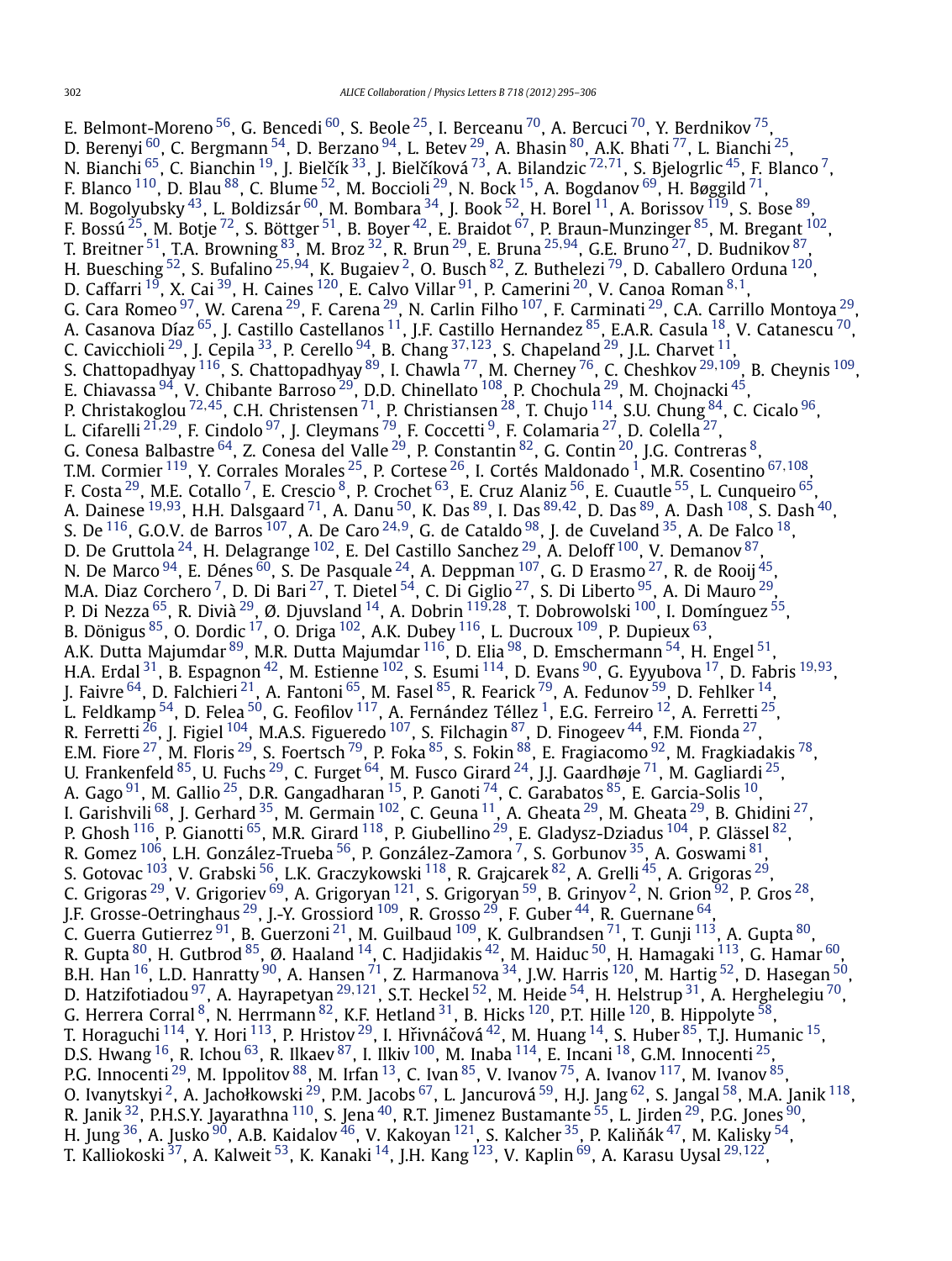O. Karavichev  $^{44}$ , T. Karavicheva  $^{44}$ , E. Karpechev  $^{44}$ , A. Kazantsev  $^{88}$ , U. Kebschull  $^{51}$ , R. Keidel  $^{124}$ , M.M. Khan  $^{13}$ , S.A. Khan  $^{116}$ , P. Khan  $^{89}$ , A. Khanzadeev  $^{75}$ , Y. Kharlov  $^{43}$ , B. Kileng  $^{31}$ , M. Kim  $^{123}$ , J.S. Kim  $^{36}$ , D.J. Kim  $^{37}$ , T. Kim  $^{123}$ , B. Kim  $^{123}$ , S. Kim  $^{16}$ , S.H. Kim  $^{36}$ , D.W. Kim  $^{36}$ , J.H. Kim  $^{16}$ , S. Kirsch  $^{35}$ , I. Kisel [35,](#page-10-0) S. Kiselev [46,](#page-10-0) A. Kisiel [29](#page-10-0)*,*[118,](#page-11-0) J.L. Klay [4,](#page-9-0) J. Klein [82,](#page-10-0) C. Klein-Bösing [54,](#page-10-0) M. Kliemant [52,](#page-10-0) A. Kluge <sup>29</sup>, M.L. Knichel <sup>85</sup>, A.G. Knospe <sup>105</sup>, K. Koch <sup>82</sup>, M.K. Köhler <sup>85</sup>, A. Kolojvari <sup>117</sup>, V. Kondratiev <sup>117</sup>, N. Kondratyeva  $^{69}$ , A. Konevskikh  $^{44}$ , A. Korneev  $^{87}$ , C. Kottachchi Kankanamge Don  $^{119}$ , R. Kour  $^{90}$ , M. Kowalski  $^{104}$ , S. Kox  $^{64}$ , G. Koyithatta Meethaleveedu  $^{40}$ , J. Kral  $^{37}$ , I. Králik  $^{47}$ , F. Kramer  $^{52}$ , I. Kraus  $^{85}$ , T. Krawutschke [82](#page-10-0)*,*[30,](#page-10-0) M. Krelina [33,](#page-10-0) M. Kretz [35,](#page-10-0) M. Krivda [90](#page-10-0)*,*[47,](#page-10-0) F. Krizek [37](#page-10-0), M. Krus [33,](#page-10-0) E. Kryshen [75,](#page-10-0) M. Krzewicki [72](#page-10-0)*,*[85,](#page-10-0) Y. Kucheriaev [88,](#page-10-0) C. Kuhn [58,](#page-10-0) P.G. Kuijer [72,](#page-10-0) P. Kurashvili [100,](#page-10-0) A. Kurepin [44,](#page-10-0) A.B. Kurepin <sup>44</sup>, A. Kuryakin <sup>87</sup>, S. Kushpil <sup>[73](#page-10-0)</sup>, V. Kushpil <sup>73</sup>, H. Kvaerno <sup>17</sup>, M.J. Kweon <sup>[82](#page-10-0)</sup>, Y. Kwon <sup>123</sup>, P. Ladrón de Guevara [55,](#page-10-0) I. Lakomov [42](#page-10-0)*,*[117](#page-11-0), R. Langoy [14,](#page-9-0) C. Lara [51,](#page-10-0) A. Lardeux [102,](#page-10-0) P. La Rocca [23,](#page-9-0) C. Lazzeroni  $^{90}$ , R. Lea  $^{20}$ , Y. Le Bornec  $^{42}$ , S.C. Lee  $^{36}$ , K.S. Lee  $^{36}$ , F. Lefèvre  $^{102}$  $^{102}$  $^{102}$ , J. Lehnert  $^{52}$ , L. Leistam  $^{29}$ , M. Lenhardt  $^{102}$ , V. Lenti $^{98}$ , H. León  $^{56}$ , I. León Monzón  $^{106}$  $^{106}$  $^{106}$ , H. León Vargas  $^{52}$ , P. Lévai $^{60}$ , J. Lien  $^{14}$ , R. Lietava [90](#page-10-0), S. Lindal [17,](#page-9-0) V. Lindenstruth [35,](#page-10-0) C. Lippmann [85](#page-10-0)*,*[29,](#page-10-0) M.A. Lisa [15,](#page-9-0) L. Liu [14,](#page-9-0) P.I. Loenne [14,](#page-9-0) V.R. Loggins <sup>119</sup>, V. Loginov <sup>69</sup>, S. Lohn <sup>29</sup>, D. Lohner <sup>82</sup>, C. Loizides <sup>67</sup>, K.K. Loo <sup>37</sup>, X. Lopez <sup>63</sup>, E. López Torres  $^6$ , G. Løvhøiden  $^{17}$ , X.-G. Lu  $^{82}$ , P. Luettig  $^{52}$ , M. Lunardon  $^{19}$ , J. Luo  $^{39}$ , G. Luparello  $^{45}$ , L. Luquin <sup>[102](#page-10-0)</sup>, C. Luzzi <sup>[29](#page-10-0)</sup>, K. Ma <sup>39</sup>, R. Ma <sup>120</sup>, D.M. Madagodahettige-Don <sup>110</sup>, A. Maevskaya <sup>44</sup>, M. Mager <sup>[53](#page-10-0),29</sup>, D.P. Mahapatra <sup>48</sup>, A. Maire <sup>58</sup>, M. Malaev <sup>75</sup>, I. Maldonado Cervantes <sup>55</sup>, L. Malinina <sup>[59](#page-10-0),[i](#page-11-0)</sup>, D. Mal'Kevich <sup>46</sup>, P. Malzacher <sup>85</sup>, A. Mamonov <sup>87</sup>, L. Manceau <sup>94</sup>, L. Mangotra <sup>80</sup>, V. Manko <sup>88</sup>, F. Manso <sup>63</sup>, V. Manzari [98,](#page-10-0) Y. Mao [64](#page-10-0)*,*[39,](#page-10-0) M. Marchisone [63](#page-10-0)*,*[25,](#page-9-0) J. Mareš [49,](#page-10-0) G.V. Margagliotti [20](#page-9-0)*,*[92](#page-10-0), A. Margotti [97,](#page-10-0) A. Marín $^{85}$  $^{85}$  $^{85}$ , C.A. Marin Tobon $^{29}$ , C. Markert  $^{105}$ , I. Martashvili  $^{112}$ , P. Martinengo $^{29}$ , M.I. Martínez  $^{1},$ A. Martínez Davalos <sup>56</sup>, G. Martínez García <sup>102</sup>, Y. Martynov <sup>2</sup>, A. Mas <sup>102</sup>, S. Masciocchi <sup>85</sup>, M. Masera <sup>25</sup>, A. Masoni [96,](#page-10-0) L. Massacrier [109](#page-11-0)*,*[102,](#page-10-0) M. Mastromarco [98](#page-10-0), A. Mastroserio [27](#page-10-0)*,*[29,](#page-10-0) Z.L. Matthews [90,](#page-10-0) A. Matyja [104](#page-10-0)*,*[102](#page-10-0), D. Mayani [55,](#page-10-0) C. Mayer [104,](#page-10-0) J. Mazer [112,](#page-11-0) M.A. Mazzoni [95,](#page-10-0) F. Meddi [22,](#page-9-0) A. Menchaca-Rocha [56,](#page-10-0) J. Mercado Pérez [82,](#page-10-0) M. Meres [32,](#page-10-0) Y. Miake [114,](#page-11-0) L. Milano [25,](#page-9-0) J. Milosevic [17](#page-9-0)*,*[ii,](#page-11-0) A. Mischke <sup>45</sup>, A.N. Mishra <sup>81</sup>, D. Miśkowiec <sup>[85](#page-10-0),29</sup>, C. Mitu <sup>50</sup>, J. Mlynarz <sup>119</sup>, A.K. Mohanty <sup>29</sup>, B. Mohanty  $^{116}$ , L. Molnar  $^{29}$ , L. Montaño Zetina  $^8$ , M. Monteno  $^{94}$ , E. Montes  $^7$ , T. Moon  $^{123},$ M. Morando <sup>19</sup>, D.A. Moreira De Godoy <sup>107</sup>, S. Moretto <sup>19</sup>, A. Morsch <sup>29</sup>, V. Muccifora <sup>65</sup>, E. Mudnic <sup>103</sup>, S. Muhuri  $^{116}$ , H. Müller  $^{29}$  $^{29}$  $^{29}$ , M.G. Munhoz  $^{107}$  $^{107}$  $^{107}$ , L. Musa  $^{29}$ , A. Musso  $^{94}$ , B.K. Nandi  $^{40}$ , R. Nania  $^{97}$ , E. Nappi  $^{98}$ , C. Nattrass  $^{112}$ , N.P. Naumov  $^{87}$  $^{87}$  $^{87}$ , S. Navin  $^{90}$  $^{90}$  $^{90}$ , T.K. Nayak  $^{116}$ , S. Nazarenko  $^{87}$ , G. Nazarov  $^{87},$ A. Nedosekin  $^{46}$  $^{46}$  $^{46}$ , M. Nicassio  $^{27}$ , B.S. Nielsen  $^{71}$ , T. Niida  $^{114}$ , S. Nikolaev  $^{88}$ , V. Nikolic  $^{86}$ , V. Nikulin  $^{75}$ , S. Nikulin [88,](#page-10-0) B.S. Nilsen [76,](#page-10-0) M.S. Nilsson [17,](#page-9-0) F. Noferini [97](#page-10-0)*,*[9,](#page-9-0) P. Nomokonov [59,](#page-10-0) G. Nooren [45,](#page-10-0) N. Novitzky [37,](#page-10-0) A. Nyanin [88,](#page-10-0) A. Nyatha [40,](#page-10-0) C. Nygaard [71,](#page-10-0) J. Nystrand [14,](#page-9-0) A. Ochirov [117,](#page-11-0) H. Oeschler [53](#page-10-0)*,*[29,](#page-10-0) S.K. Oh [36,](#page-10-0) S. Oh [120,](#page-11-0) J. Oleniacz [118,](#page-11-0) C. Oppedisano [94,](#page-10-0) A. Ortiz Velasquez [28](#page-10-0)*,*[55,](#page-10-0) G. Ortona [25,](#page-9-0) A. Oskarsson [28,](#page-10-0) P. Ostrowski  $^{118}$  $^{118}$  $^{118}$ , J. Otwinowski  $^{85}$ , G. Øvrebekk  $^{14}$ , K. Oyama  $^{82}$  $^{82}$  $^{82}$ , K. Ozawa  $^{113}$ , Y. Pachmayer  $^{82}$ , M. Pachr $^{33}$ , F. Padilla $^{25}$ , P. Pagano $^{24}$ , G. Paić $^{55}$ , F. Painke $^{35}$ , C. Pajares $^{12}$ , S.K. Pal $^{116}$  $^{116}$  $^{116}$ , S. Pal $^{11}$ , A. Palaha <sup>90</sup>, A. Palmeri <sup>99</sup>, V. Papikyan <sup>121</sup>, G.S. Pappalardo <sup>99</sup>, W.J. Park <sup>85</sup>, A. Passfeld <sup>54</sup>, B. Pastirčák<sup>47</sup>, D.I. Patalakha <sup>43</sup>, V. Paticchio <sup>98</sup>, A. Pavlinov <sup>[119](#page-11-0)</sup>, T. Pawlak <sup>118</sup>, T. Peitzmann <sup>45</sup>, E. Pereira De Oliveira Filho <sup>107</sup>, D. Peresunko <sup>88</sup>, C.E. Pérez Lara <sup>72</sup>, E. Perez Lezama <sup>[55](#page-10-0)</sup>, D. Perini <sup>29</sup>, D. Perrino <sup>27</sup>, W. Peryt <sup>118</sup>, A. Pesci <sup>97</sup>, V. Peskov <sup>[29](#page-10-0),55</sup>, Y. Pestov <sup>3</sup>, V. Petráček <sup>[33](#page-10-0)</sup>, M. Petran <sup>33</sup>, M. Petris <sup>70</sup>, P. Petrov <sup>90</sup>, M. Petrovici <sup>70</sup>, C. Petta <sup>23</sup>, S. Piano <sup>92</sup>, A. Piccotti <sup>[94](#page-10-0)</sup>, M. Pikna <sup>32</sup>, P. Pillot <sup>102</sup>, O. Pinazza <sup>29</sup>, L. Pinsky <sup>110</sup>, N. Pitz <sup>52</sup>, F. Piuz <sup>29</sup>, D.B. Piyarathna <sup>110</sup>, M. Płoskoń <sup>67</sup>, J. Pluta <sup>118</sup>, T. Pocheptsov <sup>59</sup>, S. Pochybova [60,](#page-10-0) P.L.M. Podesta-Lerma [106,](#page-11-0) M.G. Poghosyan [29](#page-10-0)*,*[25,](#page-9-0) K. Polák [49,](#page-10-0) B. Polichtchouk [43](#page-10-0), A. Pop [70,](#page-10-0) S. Porteboeuf-Houssais [63,](#page-10-0) V. Pospíšil [33,](#page-10-0) B. Potukuchi [80,](#page-10-0) S.K. Prasad [119,](#page-11-0) R. Preghenella [97](#page-10-0)*,*[9](#page-9-0), F. Prino [94,](#page-10-0) C.A. Pruneau [119,](#page-11-0) I. Pshenichnov [44,](#page-10-0) S. Puchagin [87](#page-10-0), G. Puddu [18](#page-9-0), J. Pujol Teixido [51,](#page-10-0) A. Pulvirenti [23](#page-9-0)*,*[29,](#page-10-0) V. Punin [87,](#page-10-0) M. Putiš [34,](#page-10-0) J. Putschke [119](#page-11-0)*,*[120,](#page-11-0) E. Quercigh [29,](#page-10-0) H. Qvigstad [17,](#page-9-0) A. Rachevski [92,](#page-10-0) A. Rademakers  $^{29}$ , S. Radomski  $^{82}$ , T.S. Räihä  $^{37}$ , J. Rak  $^{37}$ , A. Rakotozafindrabe  $^{11}$ , L. Ramello  $^{26}$ , A. Ramírez Reyes  $^8$ , S. Raniwala  $^{81}$  $^{81}$  $^{81}$ , R. Raniwala  $^{\rm 81}$ , S.S. Räsänen  $^{37}$  $^{37}$  $^{37}$ , B.T. Rascanu  $^{52}$ , D. Rathee  $^{77}$  $^{77}$  $^{77}$ , K.F. Read <sup>112</sup>, J.S. Real <sup>64</sup>, K. Redlich <sup>[100](#page-10-0),57</sup>, P. Reichelt <sup>52</sup>, M. Reicher <sup>[45](#page-10-0)</sup>, R. Renfordt <sup>[52](#page-10-0)</sup>, A.R. Reolon <sup>[65](#page-10-0)</sup>, A. Reshetin <sup>44</sup>, F. Rettig <sup>35</sup>, J.-P. Revol <sup>[29](#page-10-0)</sup>, K. Reygers <sup>82</sup>, L. Riccati <sup>94</sup>, R.A. Ricci <sup>66</sup>, T. Richert <sup>28</sup>, M. Richter <sup>17</sup>, P. Riedler [29,](#page-10-0) W. Riegler [29](#page-10-0), F. Riggi [23](#page-9-0)*,*[99,](#page-10-0) M. Rodríguez Cahuantzi [1,](#page-9-0) K. Røed [14,](#page-9-0) D. Rohr [35,](#page-10-0) D. Röhrich [14,](#page-9-0) R. Romita <sup>85</sup>, F. Ronchetti <sup>65</sup>, P. Rosnet <sup>63</sup>, S. Rossegger <sup>29</sup>, A. Rossi <sup>19</sup>, F. Roukoutakis <sup>78</sup>, C. Roy <sup>58</sup>, P. Roy <sup>89</sup>,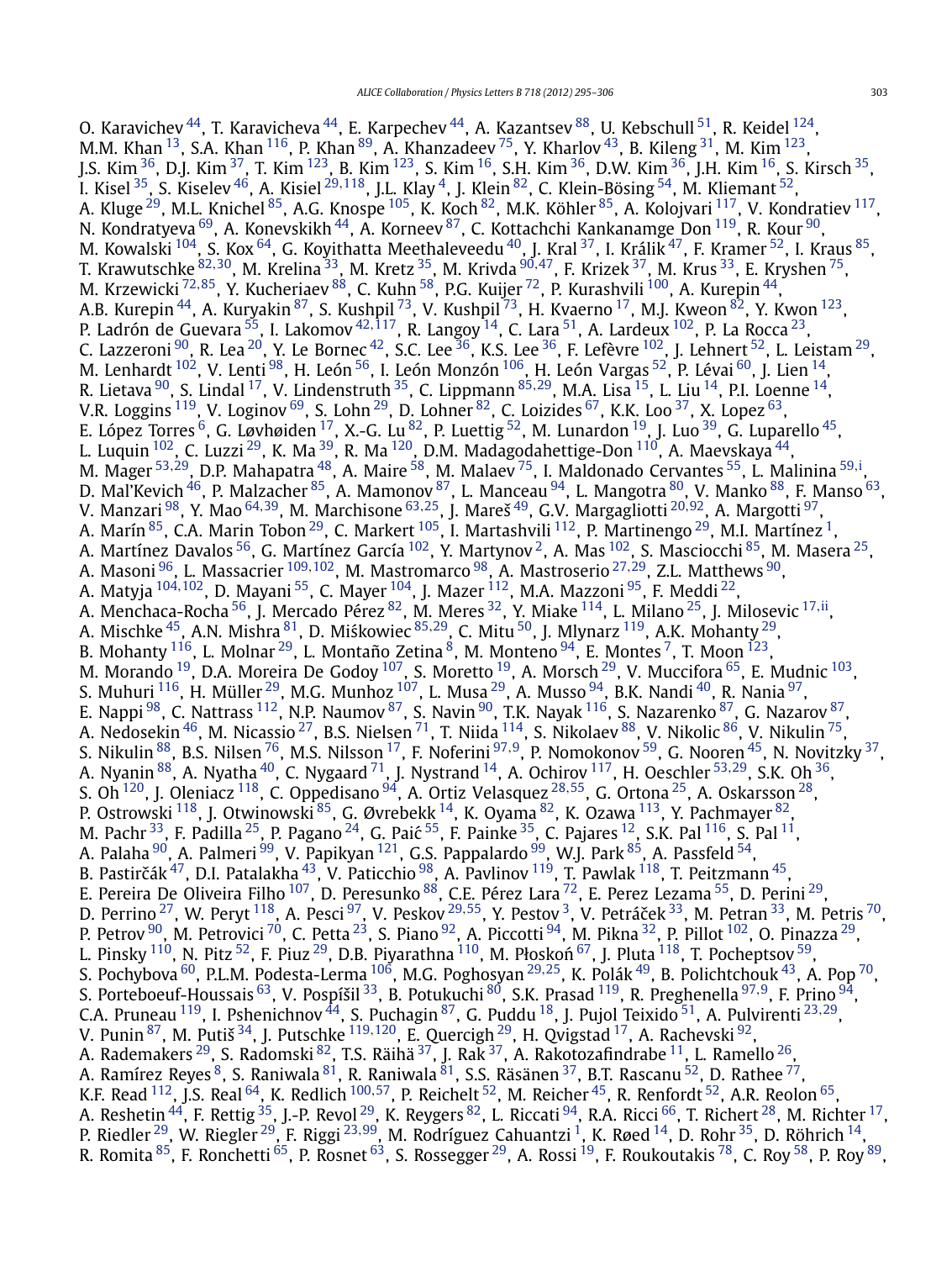<span id="page-9-0"></span>A.J. Rubio Montero <sup>7</sup>, R. Rui <sup>20</sup>, E. Ryabinkin  $^{88}$ , A. Rybicki  $^{104}$ , S. Sadovsky  $^{43}$ , K. Šafařík  $^{29}$ , R. Sahoo  $^{41}$ , P.K. Sahu $^{\,48}$ , J. Saini  $^{\rm 116}$ , H. Sakaguchi $^{\,38}$ , S. Sakai  $^{\rm 67}$ , D. Sakata  $^{\rm 114}$ , C.A. Salgado  $^{\rm 12}$ , J. Salzwedel  $^{\rm 15}$ , S. Sambyal [80,](#page-10-0) V. Samsonov [75,](#page-10-0) X. Sanchez Castro [55](#page-10-0)*,*[58,](#page-10-0) L. Šándor [47,](#page-10-0) A. Sandoval [56,](#page-10-0) S. Sano [113,](#page-11-0) M. Sano [114,](#page-11-0) R. Santo [54,](#page-10-0) R. Santoro [98](#page-10-0)*,*[29,](#page-10-0) J. Sarkamo [37,](#page-10-0) E. Scapparone [97,](#page-10-0) F. Scarlassara 19, R.P. Scharenberg [83](#page-10-0), C. Schiaua [70](#page-10-0), R. Schicker [82,](#page-10-0) H.R. Schmidt [85](#page-10-0)*,*[115,](#page-11-0) C. Schmidt [85,](#page-10-0) S. Schreiner [29,](#page-10-0) S. Schuchmann [52](#page-10-0), J. Schukraft [29](#page-10-0), Y. Schutz [29](#page-10-0)*,*[102,](#page-10-0) K. Schwarz [85,](#page-10-0) K. Schweda [85](#page-10-0)*,*[82,](#page-10-0) G. Scioli 21, E. Scomparin [94](#page-10-0)*,*[∗](#page-11-0), P.A. Scott [90,](#page-10-0) R. Scott [112,](#page-11-0) G. Segato 19, I. Selyuzhenkov [85,](#page-10-0) S. Senyukov <sup>26</sup>*,*[58,](#page-10-0) J. Seo [84,](#page-10-0) S. Serci 18, E. Serradilla <sup>7</sup>*,*[56,](#page-10-0) A. Sevcenco [50,](#page-10-0) I. Sgura [98,](#page-10-0) A. Shabetai [102,](#page-10-0) G. Shabratova [59,](#page-10-0) R. Shahoyan [29,](#page-10-0) N. Sharma <sup>77</sup>, S. Sharma <sup>80</sup>, K. Shigaki <sup>38</sup>, M. Shimomura <sup>114</sup>, K. Shtejer <sup>6</sup>, Y. Sibiriak <sup>88</sup>, M. Siciliano <sup>25</sup>, E. Sicking [29,](#page-10-0) S. Siddhanta [96,](#page-10-0) T. Siemiarczuk [100](#page-10-0), D. Silvermyr [74,](#page-10-0) C. Silvestre [64,](#page-10-0) G. Simonetti [27](#page-10-0)*,*[29,](#page-10-0) R. Singaraju <sup>[116](#page-11-0)</sup>, R. Singh <sup>80</sup>, S. Singha <sup>116</sup>, T. Sinha <sup>[89](#page-10-0)</sup>, B.C. Sinha <sup>116</sup>, B. Sitar <sup>32</sup>, M. Sitta <sup>26</sup>, T.B. Skaali <sup>17</sup>, K. Skjerdal  $^{14}$ , R. Smakal  $^{33}$ , N. Smirnov  $^{120}$ , R.J.M. Snellings  $^{45}$ , C. Søgaard  $^{71}$ , R. Soltz  $^{68}$ , H. Son  $^{16}$ , M. Song  $^{123}$ , J. Song  $^{84}$ , C. Soos  $^{29}$ , F. Soramel  $^{19}$ , I. Sputowska  $^{104}$ , M. Spyropoulou-Stassinaki  $^{78}$ , B.K. Srivastava  $^{83}$ , J. Stachel  $^{82}$ , I. Stan  $^{50}$  $^{50}$  $^{50}$ , I. Stan  $^{50}$ , G. Stefanek  $^{100}$ , G. Stefanini  $^{29}$ , T. Steinbeck  $^{35}$ , M. Steinpreis  $^{15}$ , E. Stenlund  $^{28}$ , G. Steyn  $^{79}$ , D. Stocco  $^{102}$ , M. Stolpovskiy  $^{43}$ , K. Strabykin  $^{87}$ , P. Strmen  $^{32}$ , A.A.P. Suaide  $^{107}$ , M.A. Subieta Vásquez  $^{25}$ , T. Sugitate  $^{38}$ , C. Suire  $^{42}$ , M. Sukhorukov  $^{87}$ , R. Sultanov  $^{46}$ , M. Šumbera $^{73}$ , T. Susa $^{86}$ , A. Szanto de Toledo $^{107}$ , I. Szarka $^{32}$ , A. Szostak $^{14}$ , C. Tagridis $^{78}$ , J. Takahashi  $^{108}$ , J.D. Tapia Takaki $^{42}$ , A. Tauro $^{29}$ , G. Tejeda Muñoz  $^1$ , A. Telesca $^{29}$ , C. Terrevoli $^{27}$ , J. Thäder [85](#page-10-0), D. Thomas [45,](#page-10-0) R. Tieulent [109,](#page-11-0) A.R. Timmins [110,](#page-11-0) D. Tlusty [33,](#page-10-0) A. Toia [35](#page-10-0)*,*[29,](#page-10-0) H. Torii [38](#page-10-0)*,*[113,](#page-11-0) L. Toscano <sup>94</sup>, F. Tosello <sup>94</sup>, D. Truesdale <sup>15</sup>, W.H. Trzaska <sup>37</sup>, T. Tsuji <sup>113</sup>, A. Tumkin <sup>87</sup>, R. Turrisi <sup>93</sup>, T.S. Tveter 17, J. Ulery [52,](#page-10-0) K. Ullaland 14, J. Ulrich [61](#page-10-0)*,*[51,](#page-10-0) A. Uras [109,](#page-11-0) J. Urbán [34,](#page-10-0) G.M. Urciuoli [95](#page-10-0), G.L. Usai 18, M. Vajzer [33](#page-10-0)*,*[73,](#page-10-0) M. Vala [59](#page-10-0)*,*[47](#page-10-0), L. Valencia Palomo [42](#page-10-0), S. Vallero [82,](#page-10-0) N. van der Kolk [72,](#page-10-0) P. Vande Vyvre [29,](#page-10-0) M. valget  $\mu$ , M. value  $\mu$ , E. valencia Falomo  $\mu$ , S. valieto  $\mu$ , N. van der Kolk  $\mu$ , P. val. M. Vasileiou  $\mu$ <sup>40</sup>, M. Vasileiou  $\mu$ <sup>78</sup>, A. Vasiliev  $\mu$ <sup>88</sup>, V. Vechernin <sup>117</sup>, M. Veldhoen <sup>45</sup>, M. Venaruzzo <sup>20</sup>, E. Vercellin <sup>25</sup>, S. Vergara <sup>1</sup>, D.C. Vernekohl <sup>[54](#page-10-0)</sup>, R. Vernet  $^5$ , M. Verweij  $^{45}$  $^{45}$  $^{45}$ , L. Vickovic  $^{103}$ , G. Viesti  $^{19}$ , O. Vikhlyantsev  $^{87}$ , Z. Vilakazi  $^{79}$ , O. Villalobos Baillie <sup>90</sup>, A. Vinogradov <sup>88</sup>, Y. Vinogradov <sup>87</sup>, L. Vinogradov <sup>117</sup>, T. Virgili <sup>24</sup>, Y.P. Viyogi <sup>116</sup>, A. Vodopyanov [59,](#page-10-0) S. Voloshin [119,](#page-11-0) K. Voloshin [46,](#page-10-0) G. Volpe [27](#page-10-0)*,*[29,](#page-10-0) B. von Haller [29,](#page-10-0) D. Vranic [85,](#page-10-0) J. Vrláková [34,](#page-10-0) B. Vulpescu [63](#page-10-0), A. Vyushin [87,](#page-10-0) B. Wagner 14, V. Wagner [33,](#page-10-0) R. Wan [58](#page-10-0)*,*[39,](#page-10-0) Y. Wang [82,](#page-10-0) D. Wang [39,](#page-10-0) Y. Wang [39,](#page-10-0) M. Wang [39,](#page-10-0) K. Watanabe [114,](#page-11-0) J.P. Wessels [29](#page-10-0)*,*[54](#page-10-0), U. Westerhoff [54,](#page-10-0) J. Wiechula [115,](#page-11-0) J. Wikne  $^{17}$ , M. Wilde  $^{54}$ , G. Wilk  $^{100}$  $^{100}$  $^{100}$ , A. Wilk  $^{54}$ , M.C.S. Williams  $^{97}$ , B. Windelband  $^{82}$  $^{82}$  $^{82}$ , L. Xaplanteris Karampatsos  $^{105}$ , H. Yang  $^{11}$ , S. Yang  $^{14}$ , S. Yasnopolskiy  $^{88}$ , J. Yi  $^{84}$ , Z. Yin  $^{39}$ , H. Yokoyama <sup>114</sup>, I.-K. Yoo <sup>84</sup>, J. Yoon <sup>123</sup>, W. Yu <sup>52</sup>, X. Yuan <sup>39</sup>, I. Yushmanov <sup>88</sup>, C. Zach <sup>33</sup>, C. Zampolli <sup>97</sup>, S. Zaporozhets  $^{59}$ , A. Zarochentsev  $^{117}$ , P. Závada  $^{49}$ , N. Zaviyalov  $^{87}$ , H. Zbroszczyk  $^{118}$ , P. Zelnicek  $^{51}$ , I.S. Zgura [50,](#page-10-0) M. Zhalov [75,](#page-10-0) X. Zhang [63](#page-10-0)*,*[39,](#page-10-0) D. Zhou [39,](#page-10-0) Y. Zhou [45,](#page-10-0) F. Zhou [39,](#page-10-0) X. Zhu [39,](#page-10-0) A. Zichichi <sup>21</sup>*,*9, A. Zimmermann $^{\mathrm{82}}$ , G. Zinovjev  $^2$ , Y. Zoccarato  $^{109}$  $^{109}$  $^{109}$ , M. Zynovyev  $^2$ 

<sup>2</sup> *Bogolyubov Institute for Theoretical Physics, Kiev, Ukraine*

- <sup>7</sup> *Centro de Investigaciones Energéticas Medioambientales y Tecnológicas (CIEMAT), Madrid, Spain*
- <sup>8</sup> *Centro de Investigación y de Estudios Avanzados (CINVESTAV), Mexico City and Mérida, Mexico*
- <sup>9</sup> *Centro Fermi Centro Studi e Ricerche e Museo Storico della Fisica "Enrico Fermi", Rome, Italy*
- <sup>10</sup> *Chicago State University, Chicago, IL, United States*
- <sup>11</sup> *Commissariat à l'Energie Atomique, IRFU, Saclay, France*
- <sup>12</sup> *Departamento de Física de Partículas and IGFAE, Universidad de Santiago de Compostela, Santiago de Compostela, Spain*
- <sup>13</sup> *Department of Physics Aligarh Muslim University, Aligarh, India*
- <sup>14</sup> *Department of Physics and Technology, University of Bergen, Bergen, Norway*
- <sup>15</sup> *Department of Physics, Ohio State University, Columbus, OH, United States*
- <sup>16</sup> *Department of Physics, Sejong University, Seoul, South Korea*
- <sup>17</sup> *Department of Physics, University of Oslo, Oslo, Norway*
- <sup>18</sup> *Dipartimento di Fisica dell'Università and Sezione INFN, Cagliari, Italy* <sup>19</sup> *Dipartimento di Fisica dell'Università and Sezione INFN, Padova, Italy*
- <sup>20</sup> *Dipartimento di Fisica dell'Università and Sezione INFN, Trieste, Italy*
- <sup>21</sup> *Dipartimento di Fisica dell'Università and Sezione INFN, Bologna, Italy*
- <sup>22</sup> *Dipartimento di Fisica dell'Università 'La Sapienza' and Sezione INFN, Rome, Italy*
- <sup>23</sup> *Dipartimento di Fisica e Astronomia dell'Università and Sezione INFN, Catania, Italy*
- <sup>24</sup> *Dipartimento di Fisica 'E.R. Caianiello' dell'Università and Gruppo Collegato INFN, Salerno, Italy*

<sup>1</sup> *Benemérita Universidad Autónoma de Puebla, Puebla, Mexico*

<sup>3</sup> *Budker Institute for Nuclear Physics, Novosibirsk, Russia*

<sup>4</sup> *California Polytechnic State University, San Luis Obispo, CA, United States*

<sup>5</sup> *Centre de Calcul de l'IN2P3, Villeurbanne, France*

<sup>6</sup> *Centro de Aplicaciones Tecnológicas y Desarrollo Nuclear (CEADEN), Havana, Cuba*

<sup>25</sup> *Dipartimento di Fisica Sperimentale dell'Università and Sezione INFN, Turin, Italy*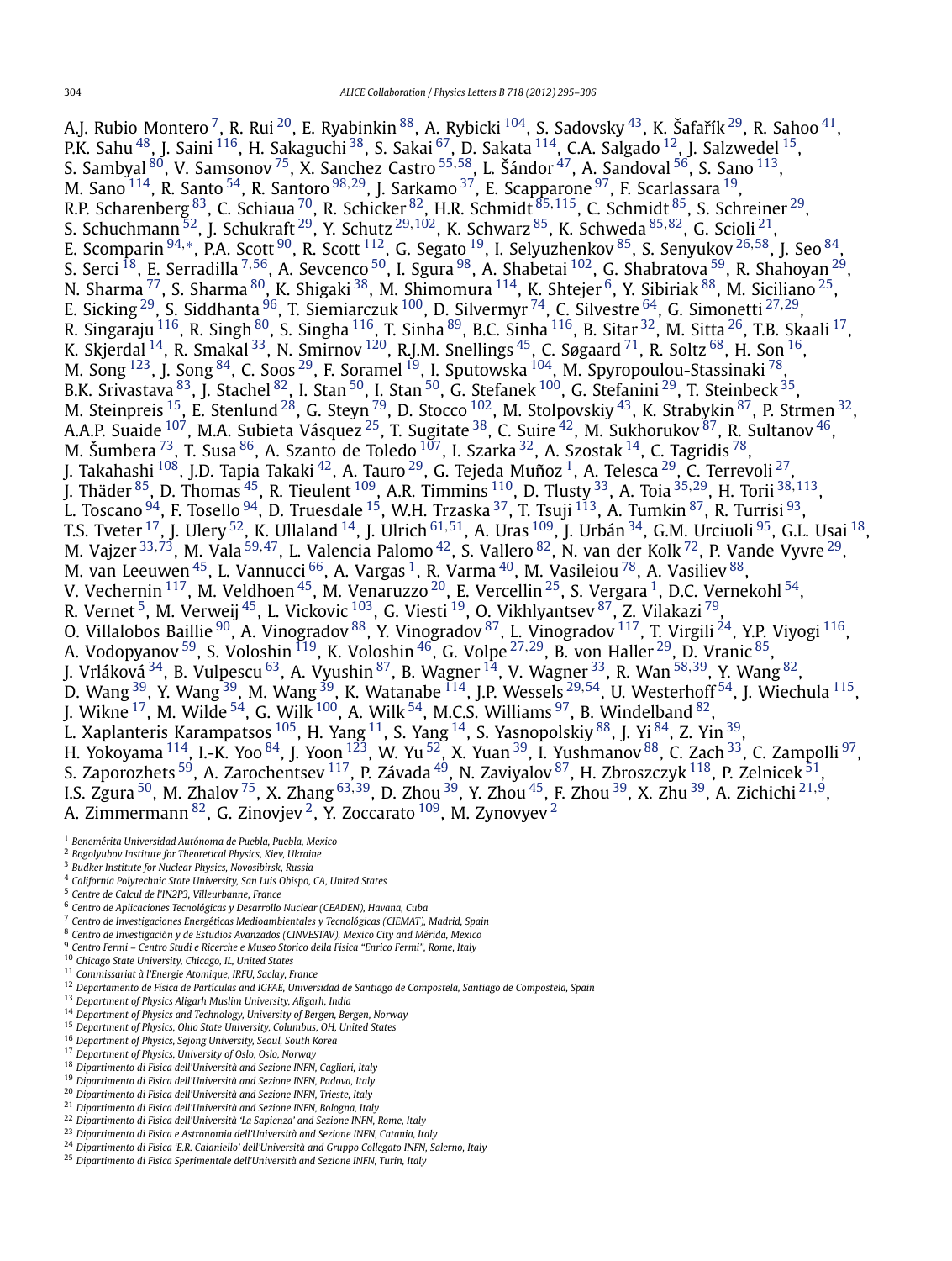<span id="page-10-0"></span> *Dipartimento di Scienze e Tecnologie Avanzate dell'Università del Piemonte Orientale and Gruppo Collegato INFN, Alessandria, Italy Dipartimento Interateneo di Fisica 'M. Merlin' and Sezione INFN, Bari, Italy Division of Experimental High Energy Physics, University of Lund, Lund, Sweden European Organization for Nuclear Research (CERN), Geneva, Switzerland Fachhochschule Köln, Köln, Germany Faculty of Engineering, Bergen University College, Bergen, Norway Faculty of Mathematics, Physics and Informatics, Comenius University, Bratislava, Slovakia Faculty of Nuclear Sciences and Physical Engineering, Czech Technical University in Prague, Prague, Czech Republic Faculty of Science, P.J. Šafárik University, Košice, Slovakia Frankfurt Institute for Advanced Studies, Johann Wolfgang Goethe-Universität Frankfurt, Frankfurt, Germany Gangneung-Wonju National University, Gangneung, South Korea Helsinki Institute of Physics (HIP) and University of Jyväskylä, Jyväskylä, Finland Hiroshima University, Hiroshima, Japan Hua-Zhong Normal University, Wuhan, China Indian Institute of Technology, Mumbai, India Indian Institute of Technology Indore (IIT), Indore, India Institut de Physique Nucléaire d'Orsay (IPNO), Université Paris-Sud, CNRS–IN2P3, Orsay, France Institute for High Energy Physics, Protvino, Russia Institute for Nuclear Research, Academy of Sciences, Moscow, Russia Nikhef, National Institute for Subatomic Physics and Institute for Subatomic Physics of Utrecht University, Utrecht, Netherlands Institute for Theoretical and Experimental Physics, Moscow, Russia Institute of Experimental Physics, Slovak Academy of Sciences, Košice, Slovakia Institute of Physics, Bhubaneswar, India Institute of Physics, Academy of Sciences of the Czech Republic, Prague, Czech Republic Institute of Space Sciences (ISS), Bucharest, Romania Institut für Informatik, Johann Wolfgang Goethe-Universität Frankfurt, Frankfurt, Germany Institut für Kernphysik, Johann Wolfgang Goethe-Universität Frankfurt, Frankfurt, Germany Institut für Kernphysik, Technische Universität Darmstadt, Darmstadt, Germany Institut für Kernphysik, Westfälische Wilhelms-Universität Münster, Münster, Germany Instituto de Ciencias Nucleares, Universidad Nacional Autónoma de México, Mexico City, Mexico Instituto de Física, Universidad Nacional Autónoma de México, Mexico City, Mexico Institut of Theoretical Physics, University of Wroclaw, Poland Institut Pluridisciplinaire Hubert Curien (IPHC), Université de Strasbourg, CNRS–IN2P3, Strasbourg, France Joint Institute for Nuclear Research (JINR), Dubna, Russia KFKI Research Institute for Particle and Nuclear Physics, Hungarian Academy of Sciences, Budapest, Hungary Kirchhoff-Institut für Physik, Ruprecht-Karls-Universität Heidelberg, Heidelberg, Germany Korea Institute of Science and Technology Information, Daejeon, South Korea Laboratoire de Physique Corpusculaire (LPC), Clermont Université, Université Blaise Pascal, CNRS–IN2P3, Clermont-Ferrand, France Laboratoire de Physique Subatomique et de Cosmologie (LPSC), Université Joseph Fourier, CNRS–IN2P3, Institut Polytechnique de Grenoble, Grenoble, France Laboratori Nazionali di Frascati, INFN, Frascati, Italy Laboratori Nazionali di Legnaro, INFN, Legnaro, Italy Lawrence Berkeley National Laboratory, Berkeley, CA, United States Lawrence Livermore National Laboratory, Livermore, CA, United States Moscow Engineering Physics Institute, Moscow, Russia National Institute for Physics and Nuclear Engineering, Bucharest, Romania Niels Bohr Institute, University of Copenhagen, Copenhagen, Denmark Nikhef, National Institute for Subatomic Physics, Amsterdam, Netherlands Nuclear Physics Institute, Academy of Sciences of the Czech Republic, Rež u Prahy, Czech Republic ˇ Oak Ridge National Laboratory, Oak Ridge, TN, United States Petersburg Nuclear Physics Institute, Gatchina, Russia Physics Department, Creighton University, Omaha, NE, United States Physics Department, Panjab University, Chandigarh, India Physics Department, University of Athens, Athens, Greece Physics Department, University of Cape Town, iThemba LABS, Cape Town, South Africa Physics Department, University of Jammu, Jammu, India Physics Department, University of Rajasthan, Jaipur, India Physikalisches Institut, Ruprecht-Karls-Universität Heidelberg, Heidelberg, Germany Purdue University, West Lafayette, IN, United States Pusan National University, Pusan, South Korea*

*Research Division and ExtreMe Matter Institute EMMI, GSI Helmholtzzentrum für Schwerionenforschung, Darmstadt, Germany*

*Rudjer Boškovi´c Institute, Zagreb, Croatia*

*Russian Federal Nuclear Center (VNIIEF), Sarov, Russia*

*Russian Research Centre Kurchatov Institute, Moscow, Russia*

*Saha Institute of Nuclear Physics, Kolkata, India*

*School of Physics and Astronomy, University of Birmingham, Birmingham, United Kingdom*

*Sección Física, Departamento de Ciencias, Pontificia Universidad Católica del Perú, Lima, Peru*

*Sezione INFN, Trieste, Italy*

*Sezione INFN, Padova, Italy*

*Sezione INFN, Turin, Italy*

*Sezione INFN, Rome, Italy*

*Sezione INFN, Cagliari, Italy*

*Sezione INFN, Bologna, Italy*

*Sezione INFN, Bari, Italy*

*Sezione INFN, Catania, Italy*

*Soltan Institute for Nuclear Studies, Warsaw, Poland*

*Nuclear Physics Group, STFC Daresbury Laboratory, Daresbury, United Kingdom*

*SUBATECH, Ecole des Mines de Nantes, Université de Nantes, CNRS–IN2P3, Nantes, France*

*Technical University of Split FESB, Split, Croatia*

*The Henryk Niewodniczanski Institute of Nuclear Physics, Polish Academy of Sciences, Cracow, Poland*